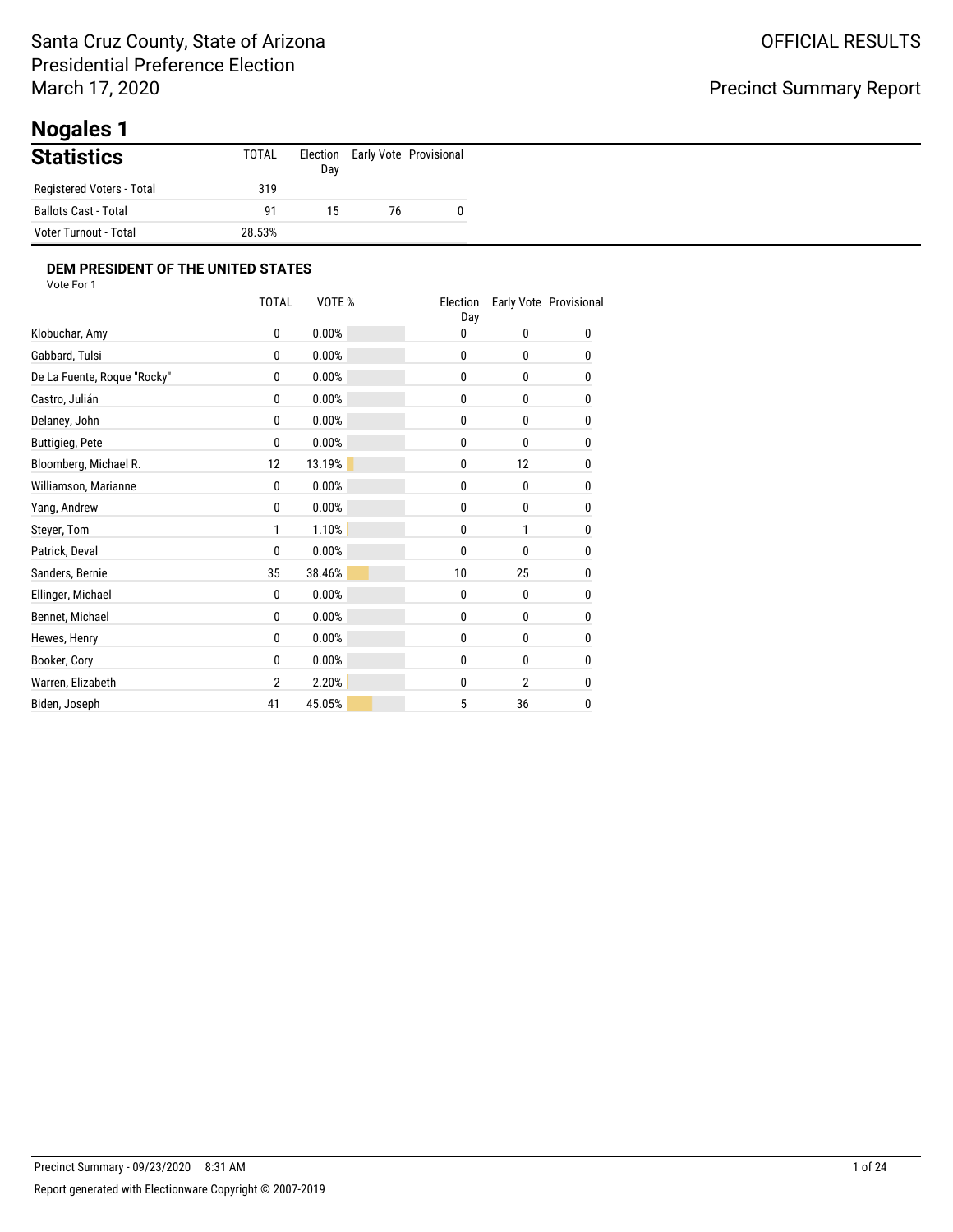# **Nogales 2**

| <b>Statistics</b>         | TOTAL  | Election<br>Day |     | Early Vote Provisional |
|---------------------------|--------|-----------------|-----|------------------------|
| Registered Voters - Total | 832    |                 |     |                        |
| Ballots Cast - Total      | 187    | 29              | 158 |                        |
| Voter Turnout - Total     | 22.48% |                 |     |                        |

|                             | <b>TOTAL</b>   | VOTE % | Election<br>Day |                | Early Vote Provisional |
|-----------------------------|----------------|--------|-----------------|----------------|------------------------|
| Klobuchar, Amy              | $\overline{2}$ | 1.09%  | 0               | $\overline{2}$ | 0                      |
| Gabbard, Tulsi              | 0              | 0.00%  | 0               | 0              | 0                      |
| De La Fuente, Roque "Rocky" | 6              | 3.26%  | 0               | 6              | 0                      |
| Castro, Julián              | 0              | 0.00%  | 0               | 0              | 0                      |
| Delaney, John               | $\mathbf{0}$   | 0.00%  | 0               | 0              | 0                      |
| <b>Buttigieg, Pete</b>      | $\overline{2}$ | 1.09%  | 0               | $\overline{2}$ | 0                      |
| Bloomberg, Michael R.       | 26             | 14.13% | 0               | 26             | 0                      |
| Williamson, Marianne        | $\overline{2}$ | 1.09%  | 0               | $\overline{2}$ | 0                      |
| Yang, Andrew                | 1              | 0.54%  | 0               | 1              | 0                      |
| Steyer, Tom                 | 0              | 0.00%  | 0               | 0              | 0                      |
| Patrick, Deval              | 0              | 0.00%  | 0               | 0              | 0                      |
| Sanders, Bernie             | 72             | 39.13% | 13              | 59             | 0                      |
| Ellinger, Michael           | 0              | 0.00%  | 0               | 0              | 0                      |
| Bennet, Michael             | 0              | 0.00%  | 0               | $\mathbf{0}$   | 0                      |
| Hewes, Henry                | 0              | 0.00%  | 0               | 0              | 0                      |
| Booker, Cory                | 0              | 0.00%  | 0               | 0              | 0                      |
| Warren, Elizabeth           | 4              | 2.17%  | 0               | 4              | 0                      |
| Biden, Joseph               | 69             | 37.50% | 16              | 53             | 0                      |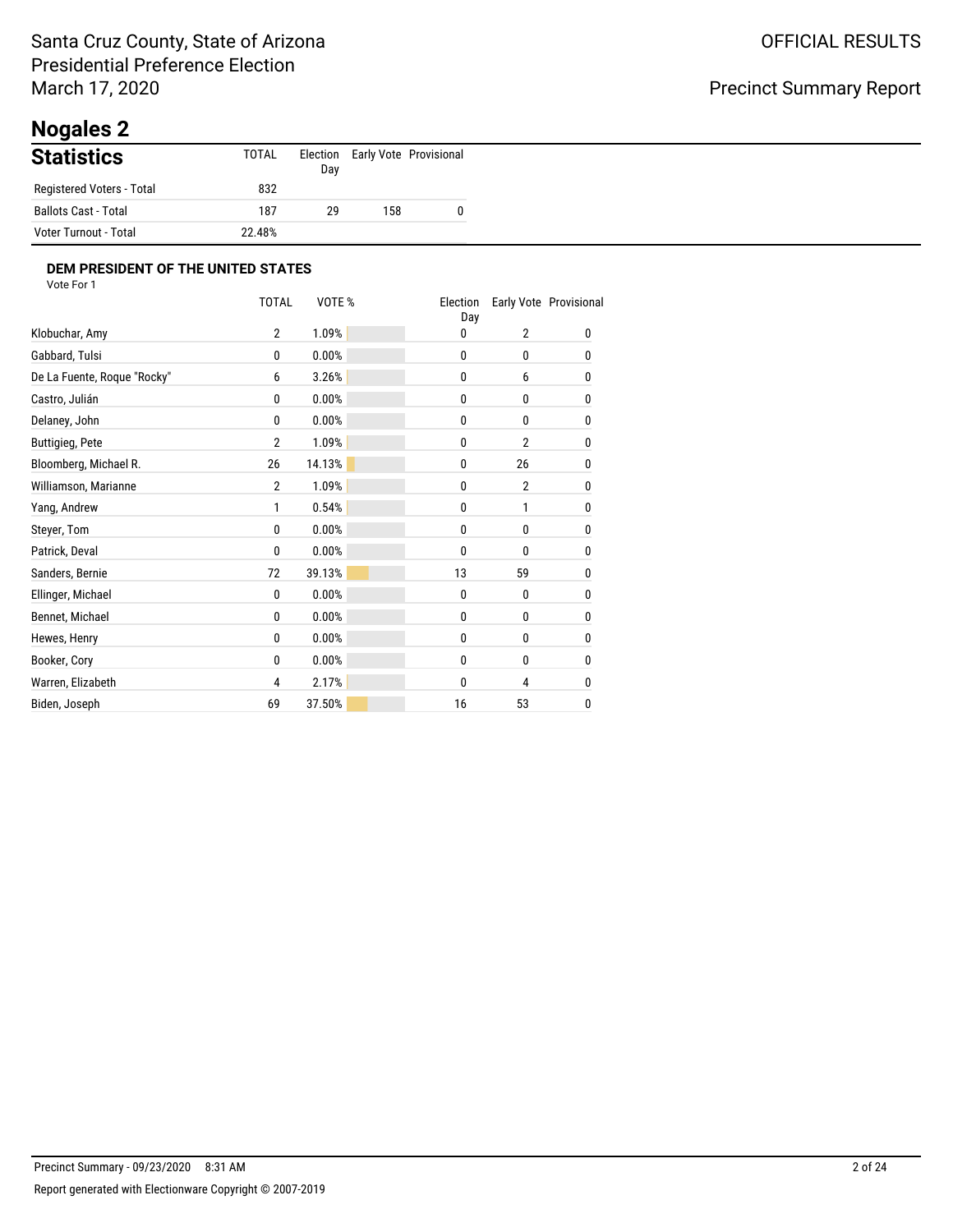# **Nogales 3**

| <b>Statistics</b>         | <b>TOTAL</b> | Election<br>Day |     | Early Vote Provisional |
|---------------------------|--------------|-----------------|-----|------------------------|
| Registered Voters - Total | 479          |                 |     |                        |
| Ballots Cast - Total      | 117          | 13              | 104 |                        |
| Voter Turnout - Total     | 24.43%       |                 |     |                        |

|                             | <b>TOTAL</b>   | VOTE%  | Election<br>Day |    | Early Vote Provisional |
|-----------------------------|----------------|--------|-----------------|----|------------------------|
| Klobuchar, Amy              | $\overline{2}$ | 1.71%  |                 | 1  | 0                      |
| Gabbard, Tulsi              | 0              | 0.00%  | 0               | 0  | 0                      |
| De La Fuente, Roque "Rocky" | 5              | 4.27%  | 0               | 5  | 0                      |
| Castro, Julián              | 0              | 0.00%  | 0               | 0  | 0                      |
| Delaney, John               | 1              | 0.85%  | 0               | 1  | 0                      |
| <b>Buttigieg, Pete</b>      | 0              | 0.00%  | 0               | 0  | 0                      |
| Bloomberg, Michael R.       | 24             | 20.51% | 0               | 24 | 0                      |
| Williamson, Marianne        | 1              | 0.85%  | 0               | 1  | 0                      |
| Yang, Andrew                | 0              | 0.00%  | 0               | 0  | 0                      |
| Steyer, Tom                 | 0              | 0.00%  | 0               | 0  | 0                      |
| Patrick, Deval              | 1              | 0.85%  | 0               | 1  | 0                      |
| Sanders, Bernie             | 58             | 49.57% | 7               | 51 | 0                      |
| Ellinger, Michael           | 0              | 0.00%  | 0               | 0  | 0                      |
| Bennet, Michael             | 1              | 0.85%  | 1               | 0  | 0                      |
| Hewes, Henry                | 0              | 0.00%  | 0               | 0  | 0                      |
| Booker, Cory                | 0              | 0.00%  | 0               | 0  | 0                      |
| Warren, Elizabeth           | 3              | 2.56%  | 0               | 3  | 0                      |
| Biden, Joseph               | 21             | 17.95% | 4               | 17 | 0                      |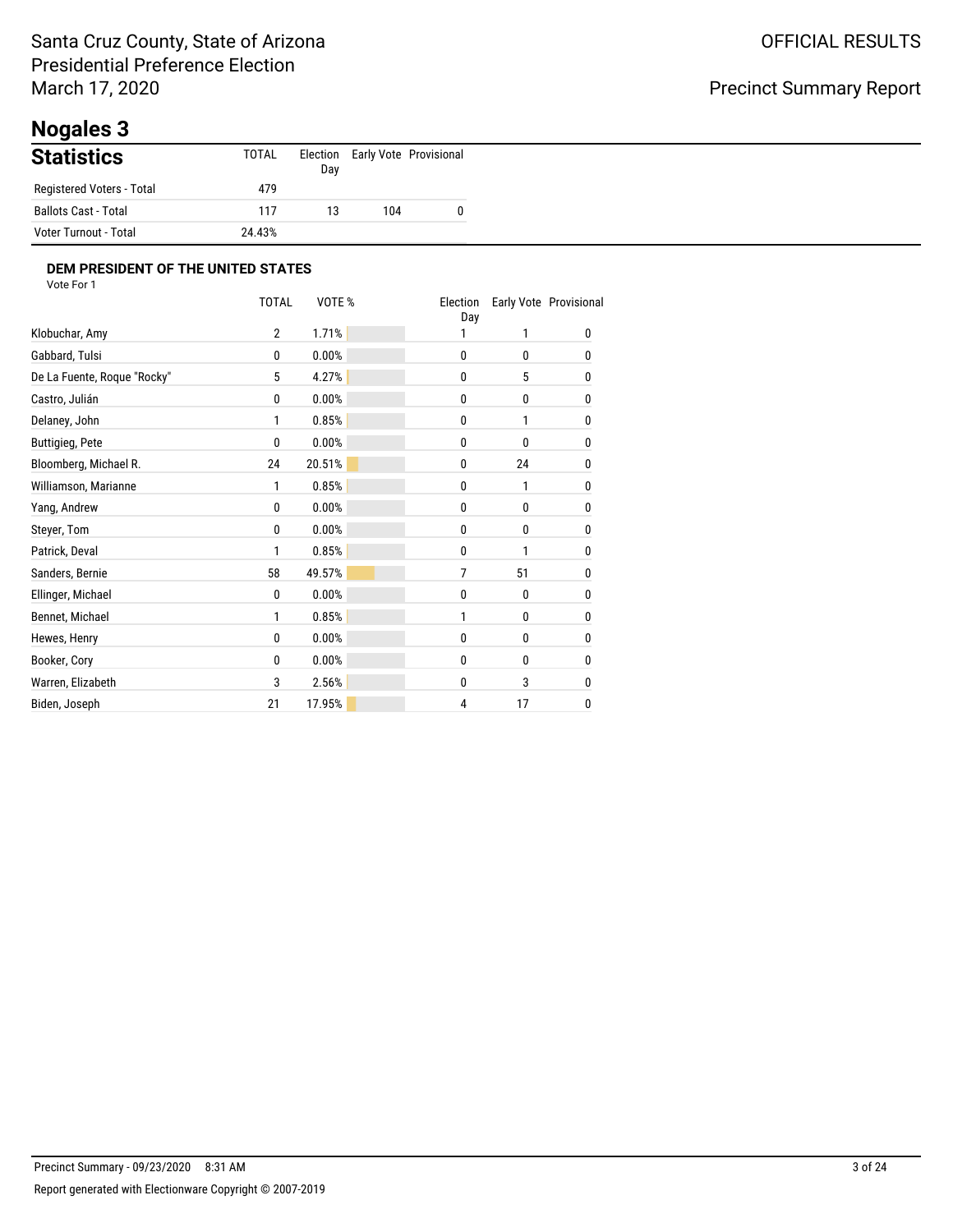# **Nogales 4**

| <b>Statistics</b>         | TOTAL  | Day |    | Election Early Vote Provisional |
|---------------------------|--------|-----|----|---------------------------------|
| Registered Voters - Total | 253    |     |    |                                 |
| Ballots Cast - Total      | 78     | 8   | 70 |                                 |
| Voter Turnout - Total     | 30.83% |     |    |                                 |

|                             | <b>TOTAL</b>   | VOTE%  | Election<br>Day |                | Early Vote Provisional |
|-----------------------------|----------------|--------|-----------------|----------------|------------------------|
| Klobuchar, Amy              | 1              | 1.32%  | 0               | 1              | 0                      |
| Gabbard, Tulsi              | 1              | 1.32%  | 0               | 1              | 0                      |
| De La Fuente, Roque "Rocky" | 0              | 0.00%  | 0               | 0              | 0                      |
| Castro, Julián              | 5              | 6.58%  | 0               | 5              | 0                      |
| Delaney, John               | 0              | 0.00%  | 0               | 0              | 0                      |
| <b>Buttigieg, Pete</b>      | $\overline{2}$ | 2.63%  | 0               | $\overline{2}$ | 0                      |
| Bloomberg, Michael R.       | 11             | 14.47% | $\overline{2}$  | 9              | 0                      |
| Williamson, Marianne        | 0              | 0.00%  | 0               | 0              | 0                      |
| Yang, Andrew                | 0              | 0.00%  | 0               | 0              | 0                      |
| Steyer, Tom                 | 0              | 0.00%  | 0               | 0              | 0                      |
| Patrick, Deval              | 0              | 0.00%  | 0               | 0              | 0                      |
| Sanders, Bernie             | 26             | 34.21% | 3               | 23             | 0                      |
| Ellinger, Michael           | 1              | 1.32%  | 0               | 1              | 0                      |
| Bennet, Michael             | 0              | 0.00%  | 0               | $\mathbf{0}$   | 0                      |
| Hewes, Henry                | 0              | 0.00%  | 0               | 0              | 0                      |
| Booker, Cory                | 0              | 0.00%  | 0               | 0              | 0                      |
| Warren, Elizabeth           | 1              | 1.32%  | 0               | 1              | 0                      |
| Biden, Joseph               | 28             | 36.84% | 3               | 25             | 0                      |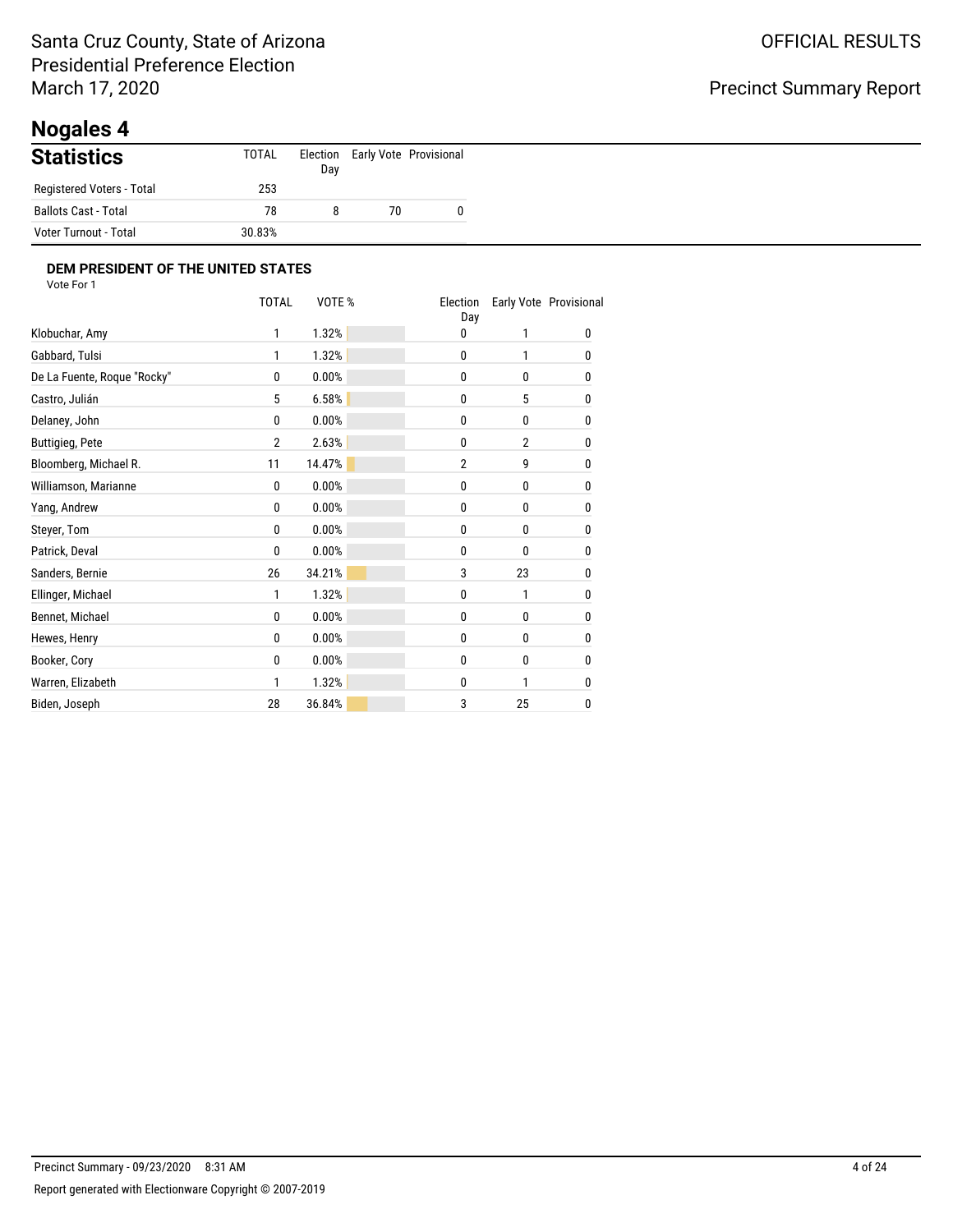# **Coronado 5**

| <b>Statistics</b>           | TOTAL  | Election<br>Day |     | Early Vote Provisional |
|-----------------------------|--------|-----------------|-----|------------------------|
| Registered Voters - Total   | 605    |                 |     |                        |
| <b>Ballots Cast - Total</b> | 160    | 14              | 145 |                        |
| Voter Turnout - Total       | 26.45% |                 |     |                        |

|                             | <b>TOTAL</b>   | VOTE % | Election<br>Day |                | Early Vote Provisional |
|-----------------------------|----------------|--------|-----------------|----------------|------------------------|
| Klobuchar, Amy              | $\overline{2}$ | 1.26%  | 0               | $\overline{2}$ | 0                      |
| Gabbard, Tulsi              | 1              | 0.63%  | 0               | 1              | 0                      |
| De La Fuente, Roque "Rocky" | 0              | 0.00%  | 0               | $\mathbf{0}$   | 0                      |
| Castro, Julián              | 0              | 0.00%  | 0               | 0              | 0                      |
| Delaney, John               | 1              | 0.63%  | 0               | 1              | 0                      |
| <b>Buttigieg, Pete</b>      | 0              | 0.00%  | 0               | 0              | 0                      |
| Bloomberg, Michael R.       | 18             | 11.32% | 0               | 18             | 0                      |
| Williamson, Marianne        | 0              | 0.00%  | 0               | 0              | 0                      |
| Yang, Andrew                | $\overline{2}$ | 1.26%  | 0               | $\overline{2}$ | 0                      |
| Steyer, Tom                 | 0              | 0.00%  | 0               | 0              | 0                      |
| Patrick, Deval              | 0              | 0.00%  | 0               | 0              | 0                      |
| Sanders, Bernie             | 52             | 32.70% | 3               | 48             | 1                      |
| Ellinger, Michael           | 0              | 0.00%  | 0               | 0              | 0                      |
| Bennet, Michael             | 0              | 0.00%  | 0               | 0              | 0                      |
| Hewes, Henry                | 0              | 0.00%  | 0               | 0              | 0                      |
| Booker, Cory                | 0              | 0.00%  | 0               | 0              | 0                      |
| Warren, Elizabeth           | 3              | 1.89%  | 0               | 3              | 0                      |
| Biden, Joseph               | 80             | 50.31% | 11              | 69             | 0                      |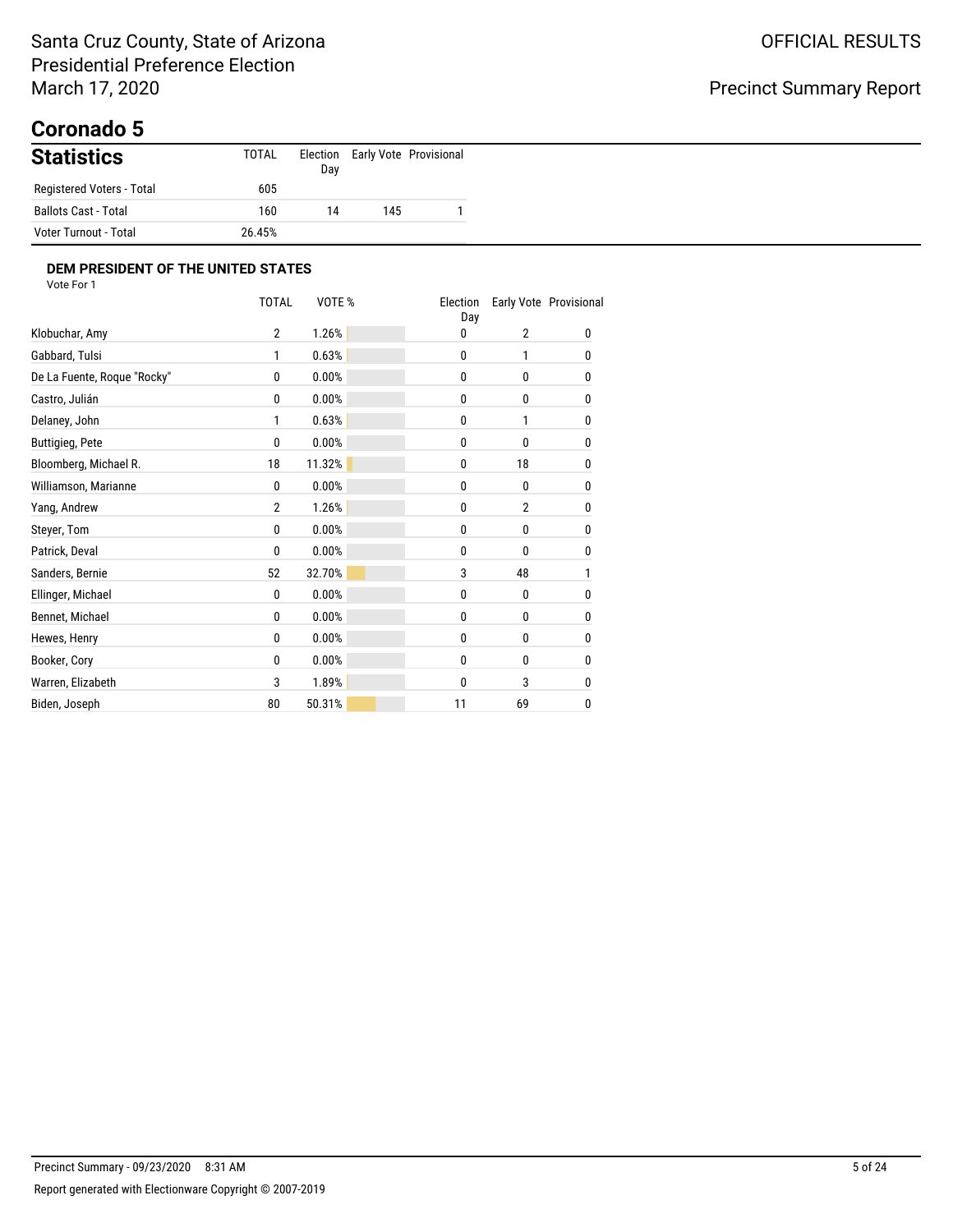# **Elgin 6**

| <b>Statistics</b>           | TOTAL  | Election<br>Day |     | Early Vote Provisional |
|-----------------------------|--------|-----------------|-----|------------------------|
| Registered Voters - Total   | 162    |                 |     |                        |
| <b>Ballots Cast - Total</b> | 126    | 16              | 109 |                        |
| Voter Turnout - Total       | 77.78% |                 |     |                        |

| <b>TOTAL</b> | VOTE % | Election<br>Day |              | Early Vote Provisional |
|--------------|--------|-----------------|--------------|------------------------|
| 1            | 0.81%  | 0               | 1            | 0                      |
| $\mathbf{0}$ | 0.00%  | 0               | 0            | 0                      |
| 0            | 0.00%  | 0               | 0            | 0                      |
| 1            | 0.81%  | 0               | 1            | 0                      |
| 0            | 0.00%  | 0               | 0            | 0                      |
| 5            | 4.06%  | 1               | 4            | $\mathbf{0}$           |
| 21           | 17.07% | 0               | 21           | 0                      |
| 0            | 0.00%  | 0               | $\mathbf{0}$ | 0                      |
| $\mathbf{0}$ | 0.00%  | 0               | 0            | 0                      |
| 1            | 0.81%  | 0               | 1            | 0                      |
| 0            | 0.00%  | 0               | 0            | 0                      |
| 27           | 21.95% | 3               | 24           | $\mathbf{0}$           |
| $\mathbf{0}$ | 0.00%  | 0               | 0            | $\mathbf{0}$           |
| 1            | 0.81%  | 0               | 1            | $\mathbf{0}$           |
| $\mathbf{0}$ | 0.00%  | 0               | 0            | 0                      |
| $\mathbf{0}$ | 0.00%  | 0               | 0            | 0                      |
| 8            | 6.50%  | 1               | 7            | 0                      |
| 58           | 47.15% | 11              | 46           | 1                      |
|              |        |                 |              |                        |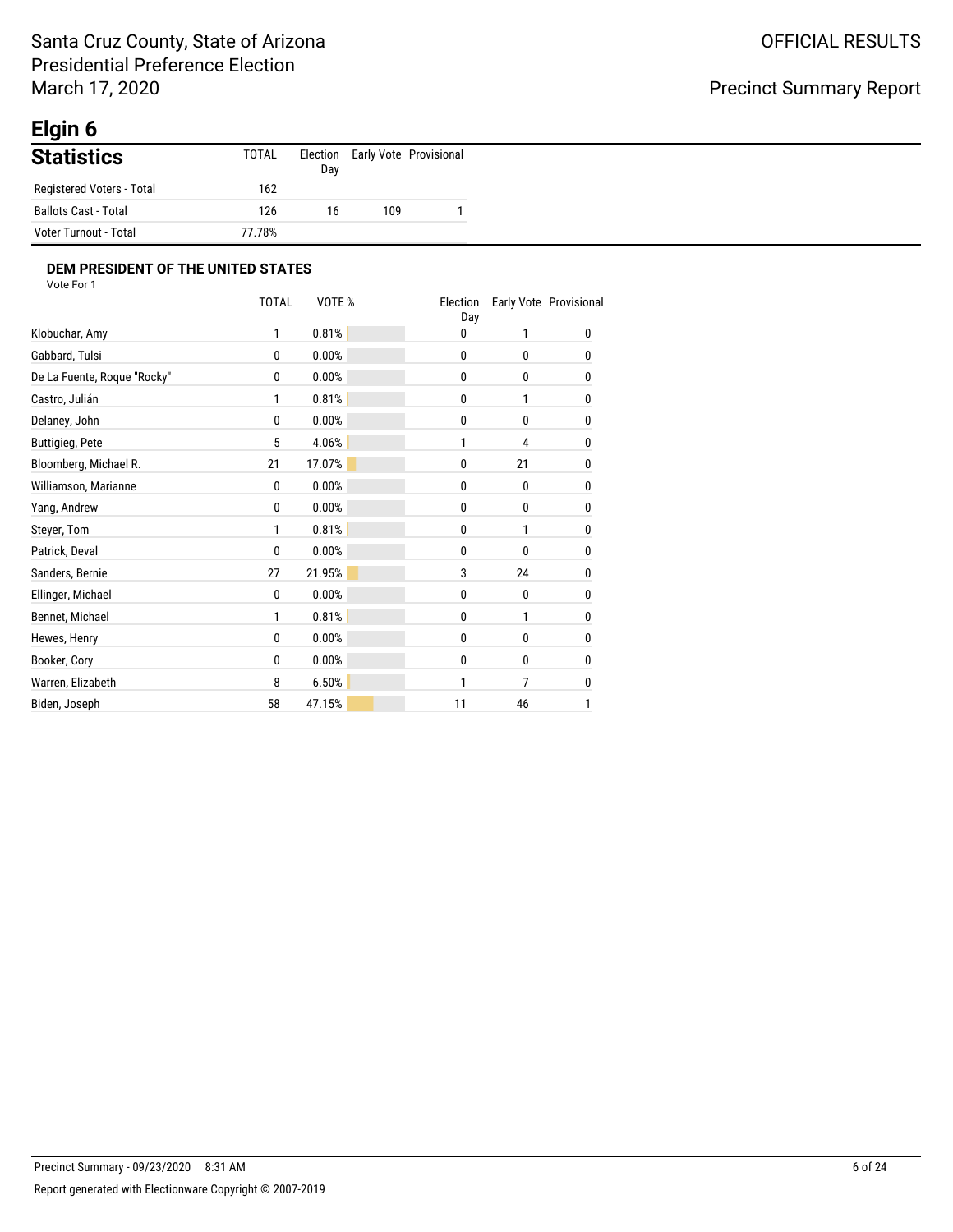# **Rio Rico 7**

| <b>Statistics</b>         | TOTAL  | Election<br>Day |     | Early Vote Provisional |
|---------------------------|--------|-----------------|-----|------------------------|
| Registered Voters - Total | .498   |                 |     |                        |
| Ballots Cast - Total      | 553    | 53              | 499 |                        |
| Voter Turnout - Total     | 36.92% |                 |     |                        |

|                             | <b>TOTAL</b>   | VOTE % | Election<br>Day |                | Early Vote Provisional |
|-----------------------------|----------------|--------|-----------------|----------------|------------------------|
| Klobuchar, Amy              | 3              | 0.55%  | 0               | 3              | 0                      |
| Gabbard, Tulsi              | 3              | 0.55%  | 0               | 3              | 0                      |
| De La Fuente, Roque "Rocky" | 0              | 0.00%  | 0               | 0              | 0                      |
| Castro, Julián              | 1              | 0.18%  | 0               | 1              | 0                      |
| Delaney, John               | 1              | 0.18%  | $\mathbf{0}$    | 1              | 0                      |
| <b>Buttigieg, Pete</b>      | 30             | 5.45%  | 0               | 30             | 0                      |
| Bloomberg, Michael R.       | 63             | 11.45% | 0               | 63             | 0                      |
| Williamson, Marianne        | 1              | 0.18%  | 0               | 1              | 0                      |
| Yang, Andrew                | 1              | 0.18%  | 0               | 1              | 0                      |
| Steyer, Tom                 | $\overline{2}$ | 0.36%  | 0               | $\overline{2}$ | 0                      |
| Patrick, Deval              | 0              | 0.00%  | 0               | 0              | 0                      |
| Sanders, Bernie             | 189            | 34.36% | 19              | 170            | 0                      |
| Ellinger, Michael           | $\overline{2}$ | 0.36%  | $\mathbf{0}$    | $\overline{2}$ | 0                      |
| Bennet, Michael             | 1              | 0.18%  | 0               | 1              | $\mathbf{0}$           |
| Hewes, Henry                | 0              | 0.00%  | 0               | 0              | 0                      |
| Booker, Cory                | 3              | 0.55%  | 0               | 3              | 0                      |
| Warren, Elizabeth           | 23             | 4.18%  | 0               | 23             | 0                      |
| Biden, Joseph               | 227            | 41.27% | 33              | 193            | 1                      |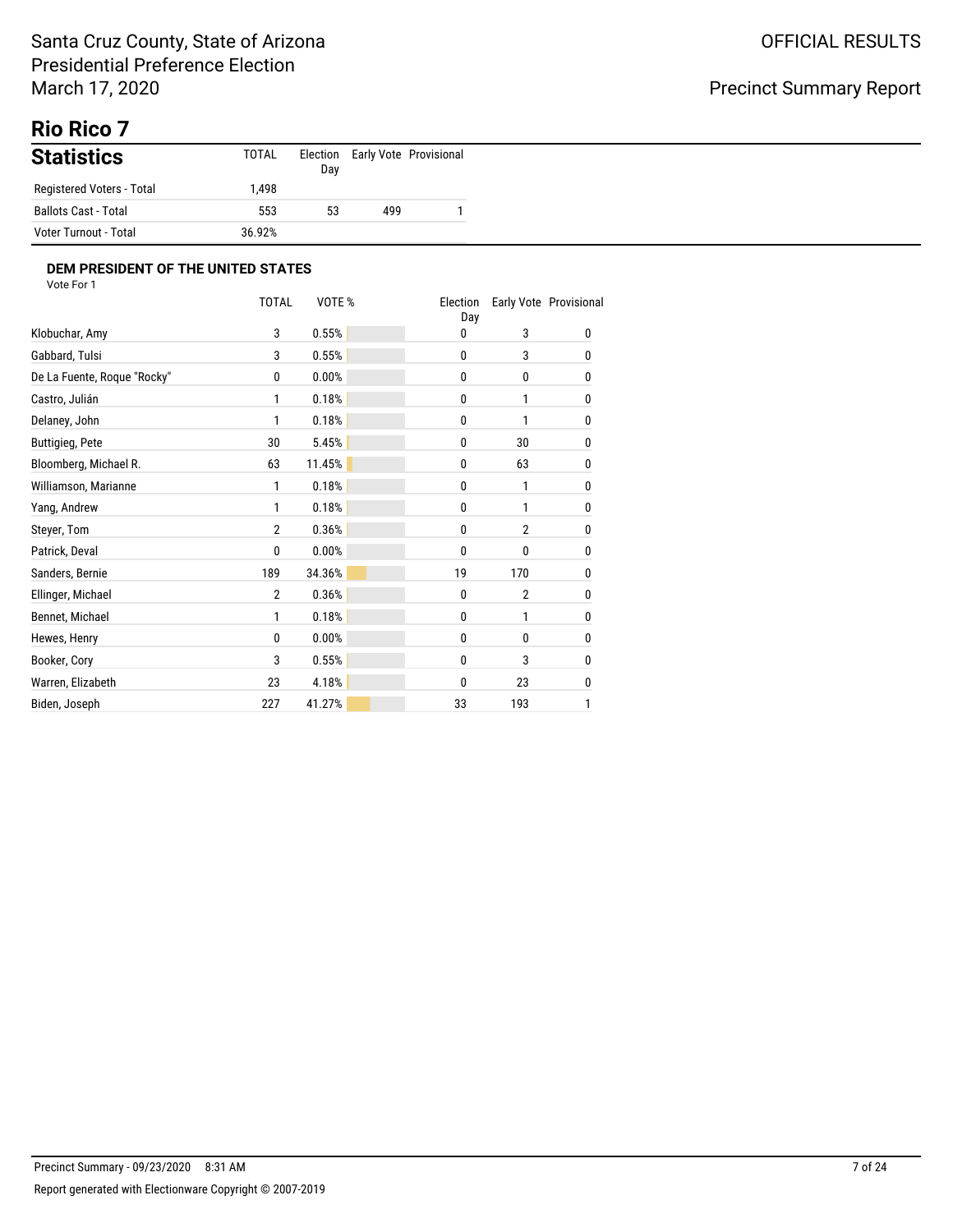# **Nogales 8**

| <b>Statistics</b>           | <b>TOTAL</b> | Election<br>Day |     | Early Vote Provisional |
|-----------------------------|--------------|-----------------|-----|------------------------|
| Registered Voters - Total   | .243         |                 |     |                        |
| <b>Ballots Cast - Total</b> | 360          | 36              | 323 |                        |
| Voter Turnout - Total       | 28.96%       |                 |     |                        |

|                             | <b>TOTAL</b>   | VOTE%  | Election<br>Day |                | Early Vote Provisional |
|-----------------------------|----------------|--------|-----------------|----------------|------------------------|
| Klobuchar, Amy              | 4              | 1.13%  | 0               | 4              | 0                      |
| Gabbard, Tulsi              | $\overline{2}$ | 0.56%  | 0               | $\overline{2}$ | 0                      |
| De La Fuente, Roque "Rocky" | 6              | 1.69%  | 0               | 6              | 0                      |
| Castro, Julián              | $\overline{2}$ | 0.56%  | 0               | $\overline{2}$ | 0                      |
| Delaney, John               | 0              | 0.00%  | 0               | 0              | 0                      |
| <b>Buttigieg, Pete</b>      | 6              | 1.69%  | 0               | 6              | 0                      |
| Bloomberg, Michael R.       | 78             | 21.97% | 0               | 78             | 0                      |
| Williamson, Marianne        | 0              | 0.00%  | 0               | 0              | 0                      |
| Yang, Andrew                | 4              | 1.13%  | 0               | 4              | 0                      |
| Steyer, Tom                 | 1              | 0.28%  | 0               | 1              | 0                      |
| Patrick, Deval              | 1              | 0.28%  | 0               | 1              | 0                      |
| Sanders, Bernie             | 138            | 38.87% | 18              | 119            | 1                      |
| Ellinger, Michael           | 0              | 0.00%  | 0               | 0              | 0                      |
| Bennet, Michael             | 1              | 0.28%  | 1               | 0              | 0                      |
| Hewes, Henry                | 0              | 0.00%  | 0               | 0              | 0                      |
| Booker, Cory                | 0              | 0.00%  | 0               | 0              | 0                      |
| Warren, Elizabeth           | 8              | 2.25%  | 0               | 8              | 0                      |
| Biden, Joseph               | 104            | 29.30% | 16              | 88             | 0                      |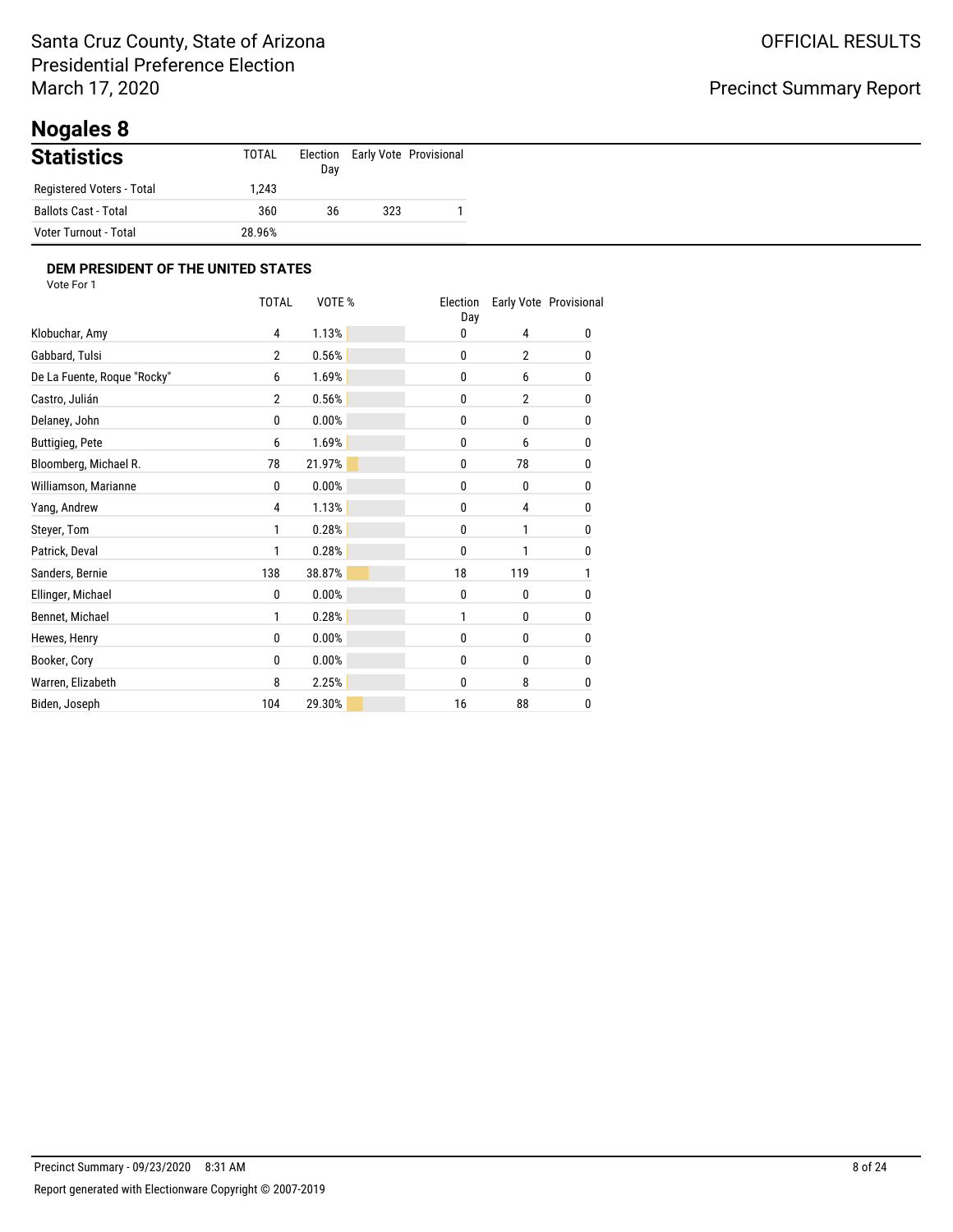# **Nogales 9**

| <b>Statistics</b>         | TOTAL  | Election<br>Day |    | Early Vote Provisional |
|---------------------------|--------|-----------------|----|------------------------|
| Registered Voters - Total | 183    |                 |    |                        |
| Ballots Cast - Total      | 70     | 17              | 53 |                        |
| Voter Turnout - Total     | 38.25% |                 |    |                        |

|                             | <b>TOTAL</b>   | VOTE % | Election<br>Day |                | Early Vote Provisional |
|-----------------------------|----------------|--------|-----------------|----------------|------------------------|
| Klobuchar, Amy              | 1              | 1.43%  | 0               | 1              | 0                      |
| Gabbard, Tulsi              | 0              | 0.00%  | 0               | 0              | 0                      |
| De La Fuente, Roque "Rocky" | 0              | 0.00%  | 0               | 0              | 0                      |
| Castro, Julián              | 1              | 1.43%  | 0               | 1              | 0                      |
| Delaney, John               | 0              | 0.00%  | 0               | 0              | 0                      |
| <b>Buttigieg, Pete</b>      | $\overline{2}$ | 2.86%  | 0               | $\overline{2}$ | 0                      |
| Bloomberg, Michael R.       | 10             | 14.29% | 0               | 10             | 0                      |
| Williamson, Marianne        | 0              | 0.00%  | 0               | 0              | 0                      |
| Yang, Andrew                | 0              | 0.00%  | 0               | 0              | 0                      |
| Steyer, Tom                 | 0              | 0.00%  | 0               | 0              | 0                      |
| Patrick, Deval              | 0              | 0.00%  | 0               | 0              | 0                      |
| Sanders, Bernie             | 20             | 28.57% | 3               | 17             | 0                      |
| Ellinger, Michael           | 0              | 0.00%  | 0               | 0              | 0                      |
| Bennet, Michael             | 0              | 0.00%  | 0               | 0              | 0                      |
| Hewes, Henry                | 0              | 0.00%  | 0               | 0              | 0                      |
| Booker, Cory                | 0              | 0.00%  | 0               | 0              | 0                      |
| Warren, Elizabeth           | 1              | 1.43%  | 0               | 1              | 0                      |
| Biden, Joseph               | 35             | 50.00% | 14              | 21             | 0                      |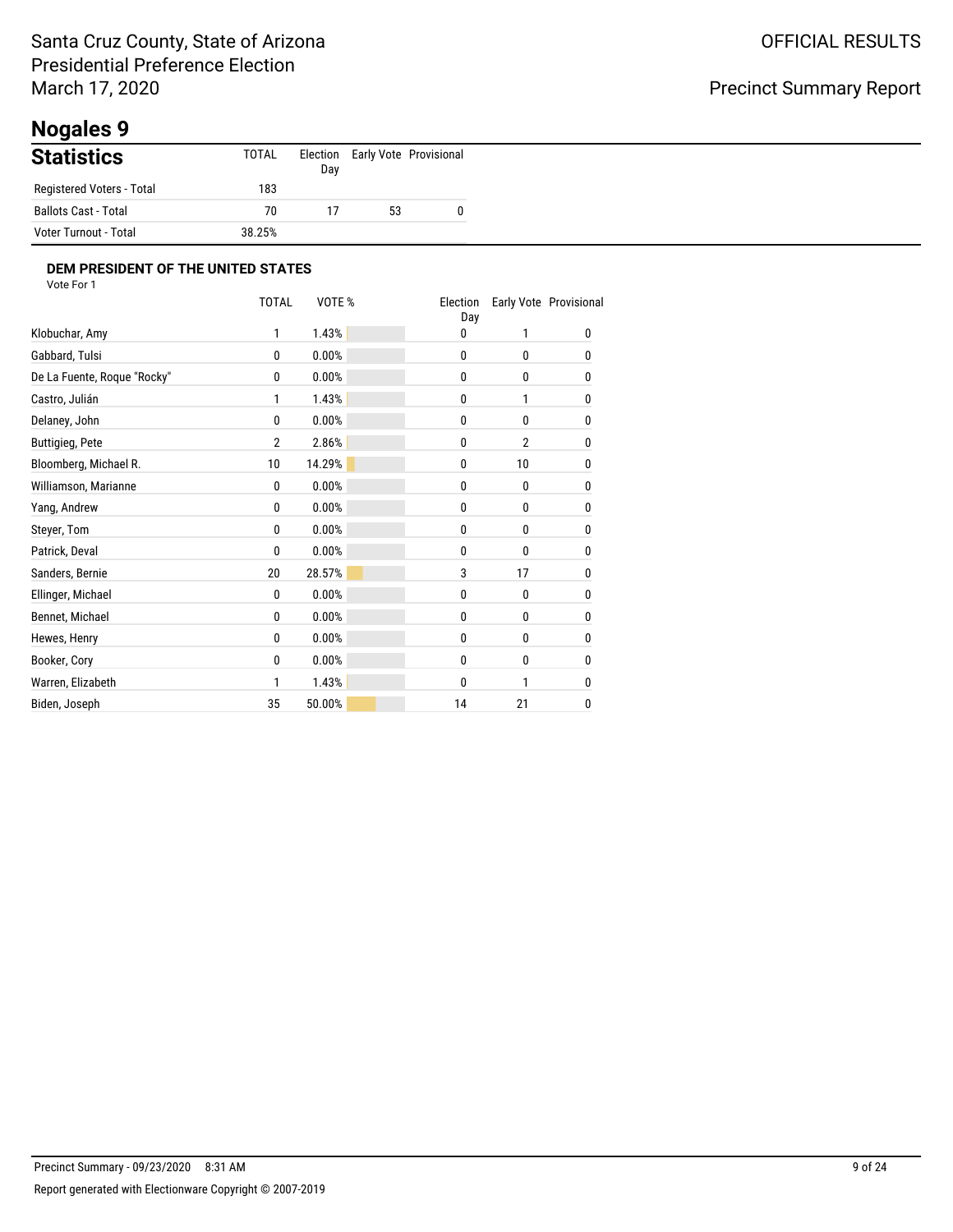# **Nogales 10**

| <b>Statistics</b>         | <b>TOTAL</b> | Day |     | Election Early Vote Provisional |
|---------------------------|--------------|-----|-----|---------------------------------|
| Registered Voters - Total | 554          |     |     |                                 |
| Ballots Cast - Total      | 150          | 20  | 130 |                                 |
| Voter Turnout - Total     | 27.08%       |     |     |                                 |

|                             | <b>TOTAL</b>   | VOTE%  | Election<br>Day |                | Early Vote Provisional |
|-----------------------------|----------------|--------|-----------------|----------------|------------------------|
| Klobuchar, Amy              | $\overline{2}$ | 1.35%  | 0               | $\overline{2}$ | 0                      |
| Gabbard, Tulsi              | 1              | 0.68%  | 0               | 1              | 0                      |
| De La Fuente, Roque "Rocky" | 3              | 2.03%  | 0               | 3              | 0                      |
| Castro, Julián              | 0              | 0.00%  | 0               | 0              | 0                      |
| Delaney, John               | $\mathbf{0}$   | 0.00%  | 0               | $\mathbf{0}$   | 0                      |
| <b>Buttigieg, Pete</b>      | 4              | 2.70%  | 0               | 4              | 0                      |
| Bloomberg, Michael R.       | 26             | 17.57% | 0               | 26             | 0                      |
| Williamson, Marianne        | 0              | 0.00%  | 0               | 0              | 0                      |
| Yang, Andrew                | $\overline{2}$ | 1.35%  | 0               | $\overline{2}$ | 0                      |
| Steyer, Tom                 | 0              | 0.00%  | 0               | 0              | 0                      |
| Patrick, Deval              | 0              | 0.00%  | 0               | 0              | 0                      |
| Sanders, Bernie             | 48             | 32.43% | 7               | 41             | 0                      |
| Ellinger, Michael           | $\overline{2}$ | 1.35%  | 1               | 1              | 0                      |
| Bennet, Michael             | 0              | 0.00%  | 0               | $\mathbf{0}$   | 0                      |
| Hewes, Henry                | 0              | 0.00%  | 0               | 0              | 0                      |
| Booker, Cory                | 1              | 0.68%  | 0               | 1              | 0                      |
| Warren, Elizabeth           | 5              | 3.38%  | 0               | 5              | 0                      |
| Biden, Joseph               | 54             | 36.49% | 10              | 44             | 0                      |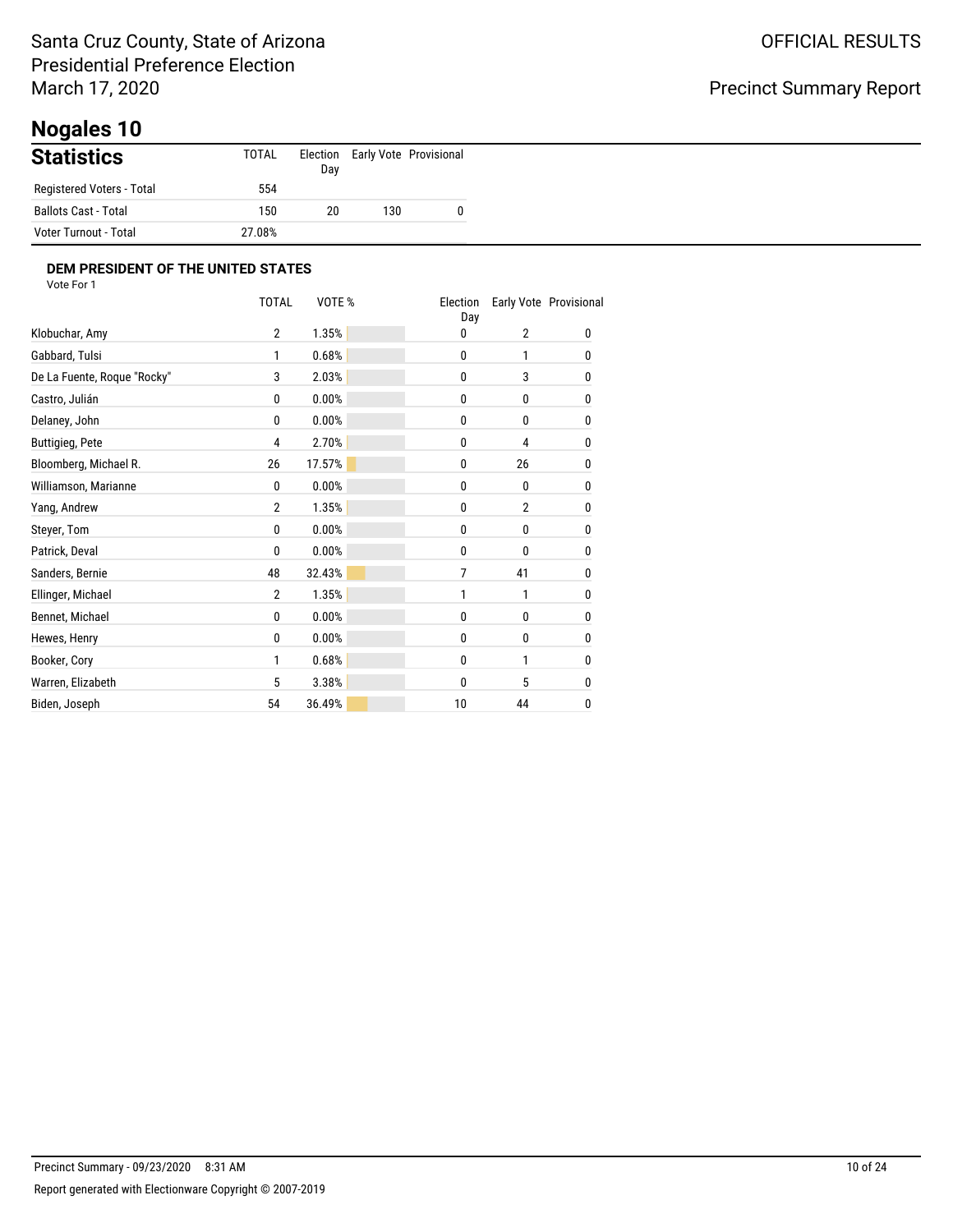# **Tubac 11**

| <b>Statistics</b>         | TOTAL  | Election<br>Day |     | Early Vote Provisional |
|---------------------------|--------|-----------------|-----|------------------------|
| Registered Voters - Total | 766    |                 |     |                        |
| Ballots Cast - Total      | 513    | 68              | 444 |                        |
| Voter Turnout - Total     | 66.97% |                 |     |                        |

|                             | <b>TOTAL</b>   | VOTE%  | Election<br>Day |                | Early Vote Provisional |
|-----------------------------|----------------|--------|-----------------|----------------|------------------------|
| Klobuchar, Amy              | 18             | 3.52%  | 0               | 18             | 0                      |
| Gabbard, Tulsi              | $\overline{2}$ | 0.39%  | 0               | $\overline{2}$ | 0                      |
| De La Fuente, Roque "Rocky" | 0              | 0.00%  | 0               | 0              | 0                      |
| Castro, Julián              | 0              | 0.00%  | 0               | 0              | 0                      |
| Delaney, John               | 0              | 0.00%  | 0               | $\mathbf{0}$   | 0                      |
| <b>Buttigieg, Pete</b>      | 28             | 5.48%  | 0               | 28             | 0                      |
| Bloomberg, Michael R.       | 60             | 11.74% | 0               | 60             | 0                      |
| Williamson, Marianne        | 1              | 0.20%  | 0               | 1              | 0                      |
| Yang, Andrew                | 0              | 0.00%  | 0               | 0              | 0                      |
| Steyer, Tom                 | 0              | 0.00%  | 0               | 0              | 0                      |
| Patrick, Deval              | 0              | 0.00%  | 0               | 0              | 0                      |
| Sanders, Bernie             | 87             | 17.03% | 9               | 78             | 0                      |
| Ellinger, Michael           | 0              | 0.00%  | 0               | $\mathbf{0}$   | 0                      |
| Bennet, Michael             | 1              | 0.20%  | 1               | 0              | 0                      |
| Hewes, Henry                | 0              | 0.00%  | 0               | 0              | 0                      |
| Booker, Cory                | 0              | 0.00%  | 0               | 0              | 0                      |
| Warren, Elizabeth           | 30             | 5.87%  | 0               | 30             | 0                      |
| Biden, Joseph               | 284            | 55.58% | 58              | 225            | 1                      |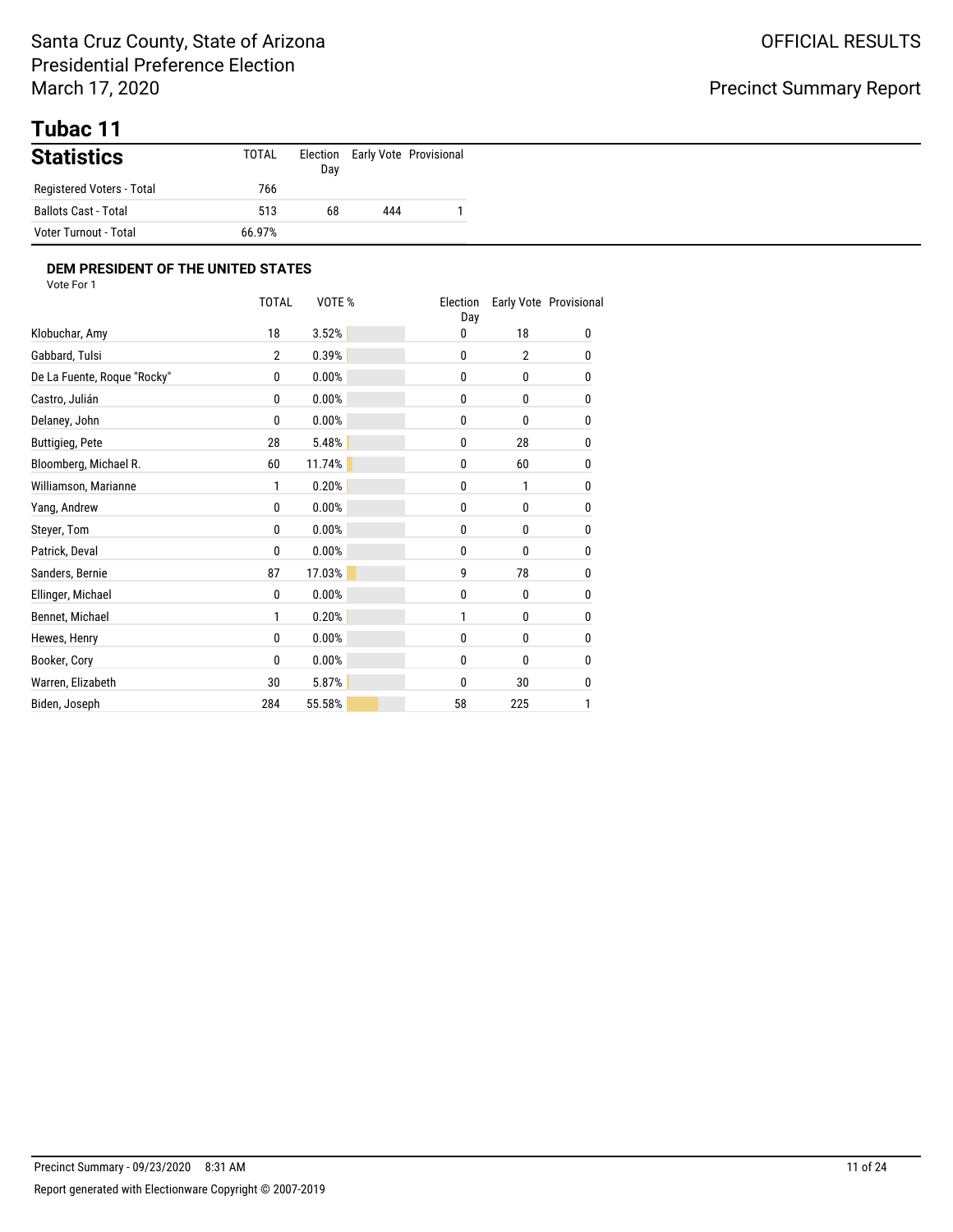# **Nogales 12**

| <b>Statistics</b>         | TOTAL  | Election<br>Day |    | Early Vote Provisional |
|---------------------------|--------|-----------------|----|------------------------|
| Registered Voters - Total | 362    |                 |    |                        |
| Ballots Cast - Total      | 102    | 34              | 68 |                        |
| Voter Turnout - Total     | 28.18% |                 |    |                        |

|                             | <b>TOTAL</b>   | VOTE%  | Election<br>Day |                | Early Vote Provisional |
|-----------------------------|----------------|--------|-----------------|----------------|------------------------|
| Klobuchar, Amy              | 0              | 0.00%  | 0               | 0              | 0                      |
| Gabbard, Tulsi              | 0              | 0.00%  | 0               | 0              | 0                      |
| De La Fuente, Roque "Rocky" | 1              | 0.99%  | 1               | 0              | 0                      |
| Castro, Julián              | $\overline{2}$ | 1.98%  | 1               | 1              | 0                      |
| Delaney, John               | $\mathbf{0}$   | 0.00%  | 0               | $\mathbf{0}$   | 0                      |
| <b>Buttigieg, Pete</b>      | $\overline{2}$ | 1.98%  | 0               | $\overline{2}$ | 0                      |
| Bloomberg, Michael R.       | 15             | 14.85% | 0               | 15             | 0                      |
| Williamson, Marianne        | 0              | 0.00%  | 0               | 0              | 0                      |
| Yang, Andrew                | 0              | 0.00%  | 0               | 0              | 0                      |
| Steyer, Tom                 | 0              | 0.00%  | 0               | 0              | 0                      |
| Patrick, Deval              | 0              | 0.00%  | 0               | 0              | 0                      |
| Sanders, Bernie             | 41             | 40.59% | 17              | 24             | 0                      |
| Ellinger, Michael           | 0              | 0.00%  | 0               | 0              | 0                      |
| Bennet, Michael             | 0              | 0.00%  | 0               | 0              | 0                      |
| Hewes, Henry                | 0              | 0.00%  | 0               | 0              | 0                      |
| Booker, Cory                | 0              | 0.00%  | 0               | 0              | 0                      |
| Warren, Elizabeth           | 4              | 3.96%  | 0               | 4              | 0                      |
| Biden, Joseph               | 36             | 35.64% | 15              | 21             | 0                      |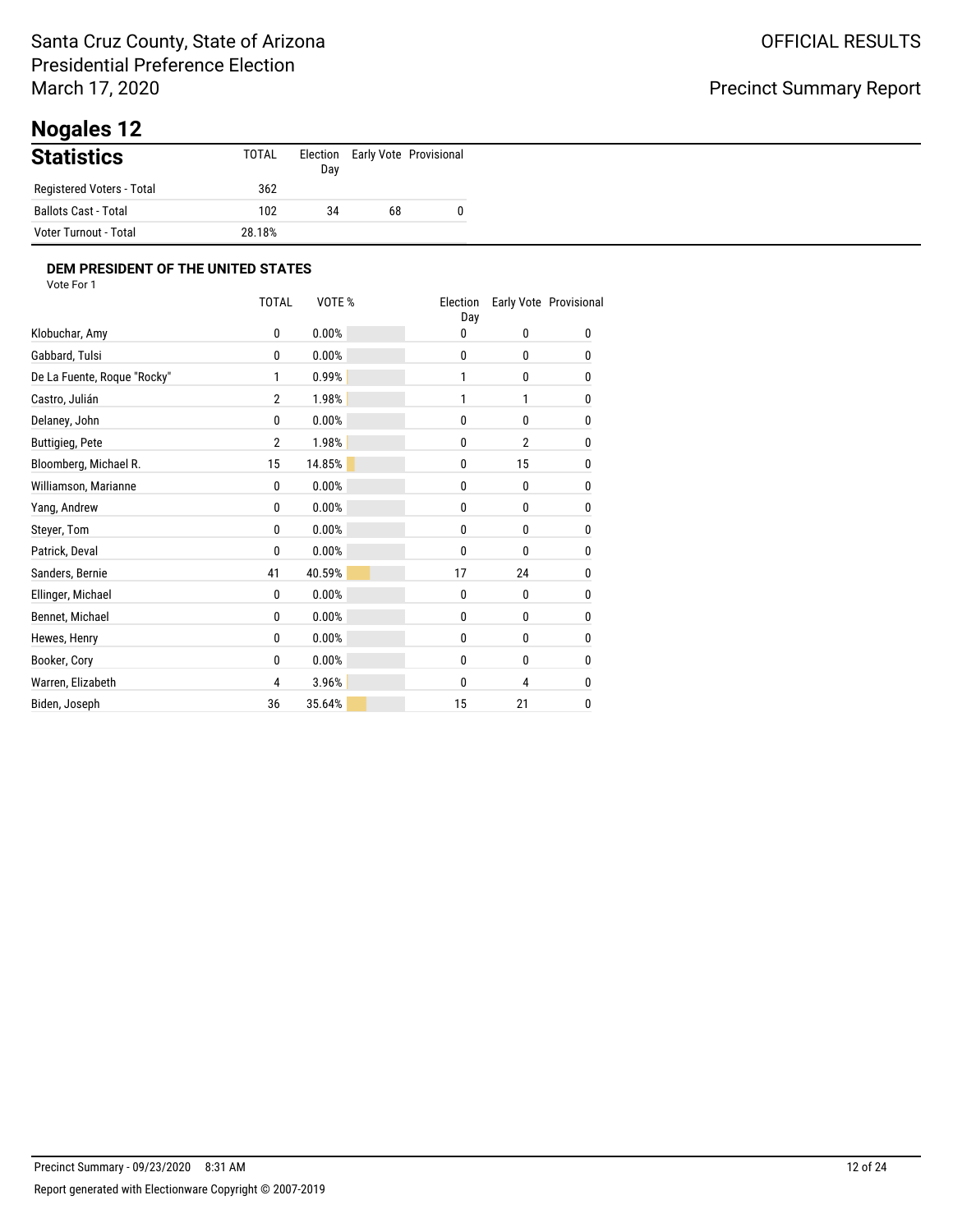### Santa Cruz County, State of Arizona Presidential Preference Election March 17, 2020

# Precinct Summary Report

## **Santa Cruz 13**

| <b>Statistics</b>         | TOTAL  | Day |    | Election Early Vote Provisional |
|---------------------------|--------|-----|----|---------------------------------|
| Registered Voters - Total | 200    |     |    |                                 |
| Ballots Cast - Total      | 75     | 17  | 57 |                                 |
| Voter Turnout - Total     | 37.50% |     |    |                                 |

|                             | <b>TOTAL</b> | VOTE%  | Election<br>Day |              | Early Vote Provisional |
|-----------------------------|--------------|--------|-----------------|--------------|------------------------|
| Klobuchar, Amy              | 0            | 0.00%  | 0               | 0            | 0                      |
| Gabbard, Tulsi              | 1            | 1.37%  | 0               | 1            | 0                      |
| De La Fuente, Roque "Rocky" | 0            | 0.00%  | 0               | 0            | 0                      |
| Castro, Julián              | 0            | 0.00%  | 0               | $\mathbf{0}$ | 0                      |
| Delaney, John               | 0            | 0.00%  | 0               | 0            | 0                      |
| <b>Buttigieg, Pete</b>      | 1            | 1.37%  | 0               | 1            | 0                      |
| Bloomberg, Michael R.       | 4            | 5.48%  | 0               | 4            | 0                      |
| Williamson, Marianne        | 0            | 0.00%  | 0               | 0            | 0                      |
| Yang, Andrew                | 0            | 0.00%  | 0               | 0            | 0                      |
| Steyer, Tom                 | 0            | 0.00%  | 0               | 0            | 0                      |
| Patrick, Deval              | 0            | 0.00%  | 0               | 0            | 0                      |
| Sanders, Bernie             | 32           | 43.84% | 3               | 29           | 0                      |
| Ellinger, Michael           | $\mathbf{0}$ | 0.00%  | 0               | 0            | 0                      |
| Bennet, Michael             | 1            | 1.37%  | 0               | 1            | 0                      |
| Hewes, Henry                | 0            | 0.00%  | 0               | 0            | 0                      |
| Booker, Cory                | 0            | 0.00%  | 0               | 0            | 0                      |
| Warren, Elizabeth           | 1            | 1.37%  | 1               | 0            | 0                      |
| Biden, Joseph               | 33           | 45.21% | 13              | 19           | 1                      |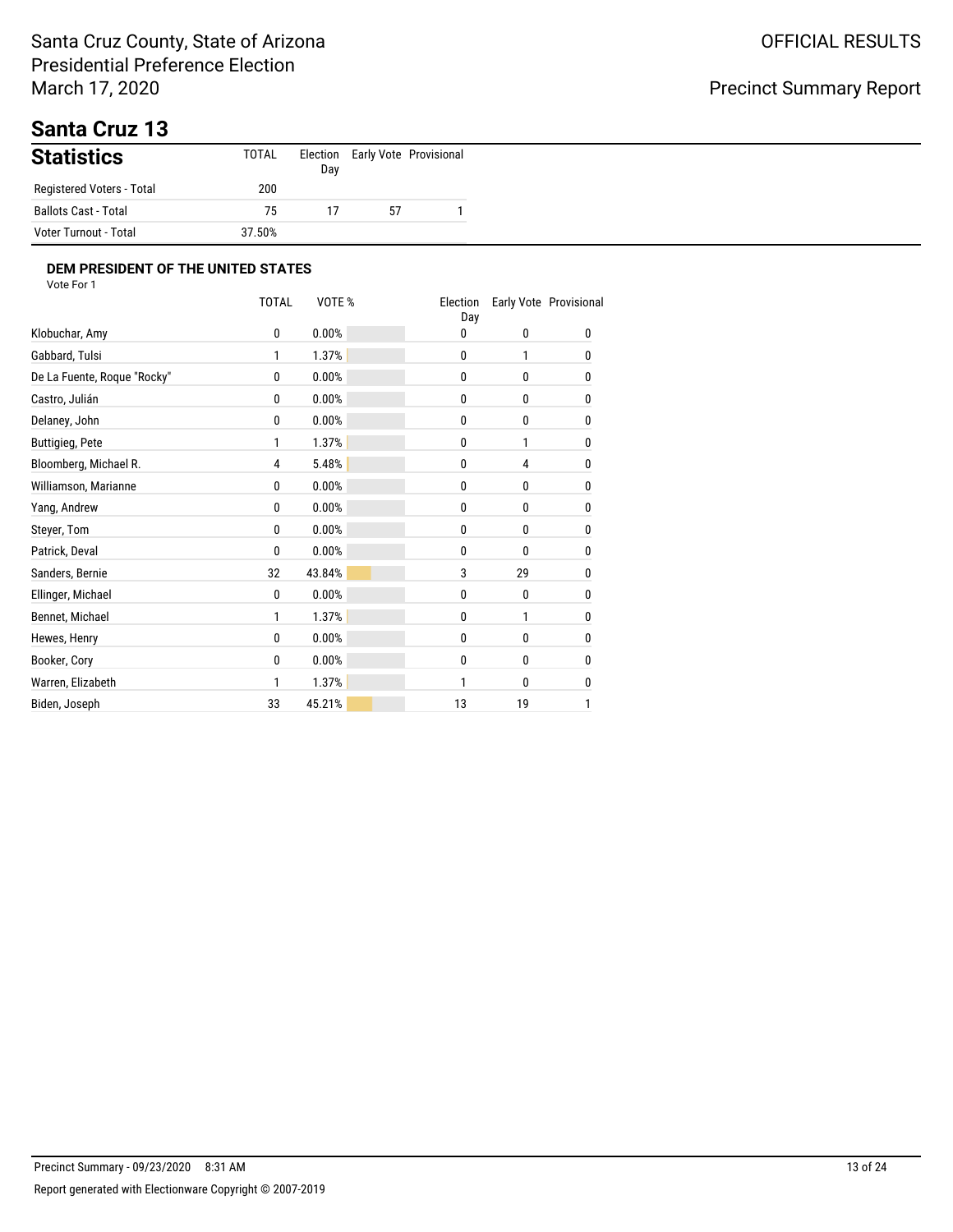### Santa Cruz County, State of Arizona Presidential Preference Election March 17, 2020

### Precinct Summary Report

# **Patagonia 14**

| <b>Statistics</b>         | TOTAL  | Election<br>Day |     | Early Vote Provisional |
|---------------------------|--------|-----------------|-----|------------------------|
| Registered Voters - Total | 458    |                 |     |                        |
| Ballots Cast - Total      | 276    | 64              | 211 |                        |
| Voter Turnout - Total     | 60.26% |                 |     |                        |

|                             | <b>TOTAL</b>   | VOTE%  | Election<br>Day |                | Early Vote Provisional |
|-----------------------------|----------------|--------|-----------------|----------------|------------------------|
| Klobuchar, Amy              | 9              | 3.30%  | 2               | 7              | 0                      |
| Gabbard, Tulsi              | $\mathbf{0}$   | 0.00%  | 0               | 0              | 0                      |
| De La Fuente, Roque "Rocky" | 0              | 0.00%  | 0               | $\mathbf{0}$   | 0                      |
| Castro, Julián              | 1              | 0.37%  | 1               | 0              | 0                      |
| Delaney, John               | $\mathbf{0}$   | 0.00%  | 0               | $\mathbf{0}$   | 0                      |
| <b>Buttigieg, Pete</b>      | $\overline{7}$ | 2.56%  | 0               | $\overline{7}$ | 0                      |
| Bloomberg, Michael R.       | 26             | 9.52%  | 0               | 26             | 0                      |
| Williamson, Marianne        | 0              | 0.00%  | 0               | 0              | 0                      |
| Yang, Andrew                | 1              | 0.37%  | 0               | 1              | 0                      |
| Steyer, Tom                 | 0              | 0.00%  | 0               | 0              | 0                      |
| Patrick, Deval              | 0              | 0.00%  | 0               | 0              | 0                      |
| Sanders, Bernie             | 74             | 27.11% | 23              | 51             | 0                      |
| Ellinger, Michael           | 0              | 0.00%  | 0               | 0              | 0                      |
| Bennet, Michael             | 0              | 0.00%  | 0               | 0              | 0                      |
| Hewes, Henry                | 0              | 0.00%  | 0               | 0              | 0                      |
| Booker, Cory                | 0              | 0.00%  | 0               | 0              | 0                      |
| Warren, Elizabeth           | 26             | 9.52%  | 0               | 26             | 0                      |
| Biden, Joseph               | 129            | 47.25% | 35              | 93             | 1                      |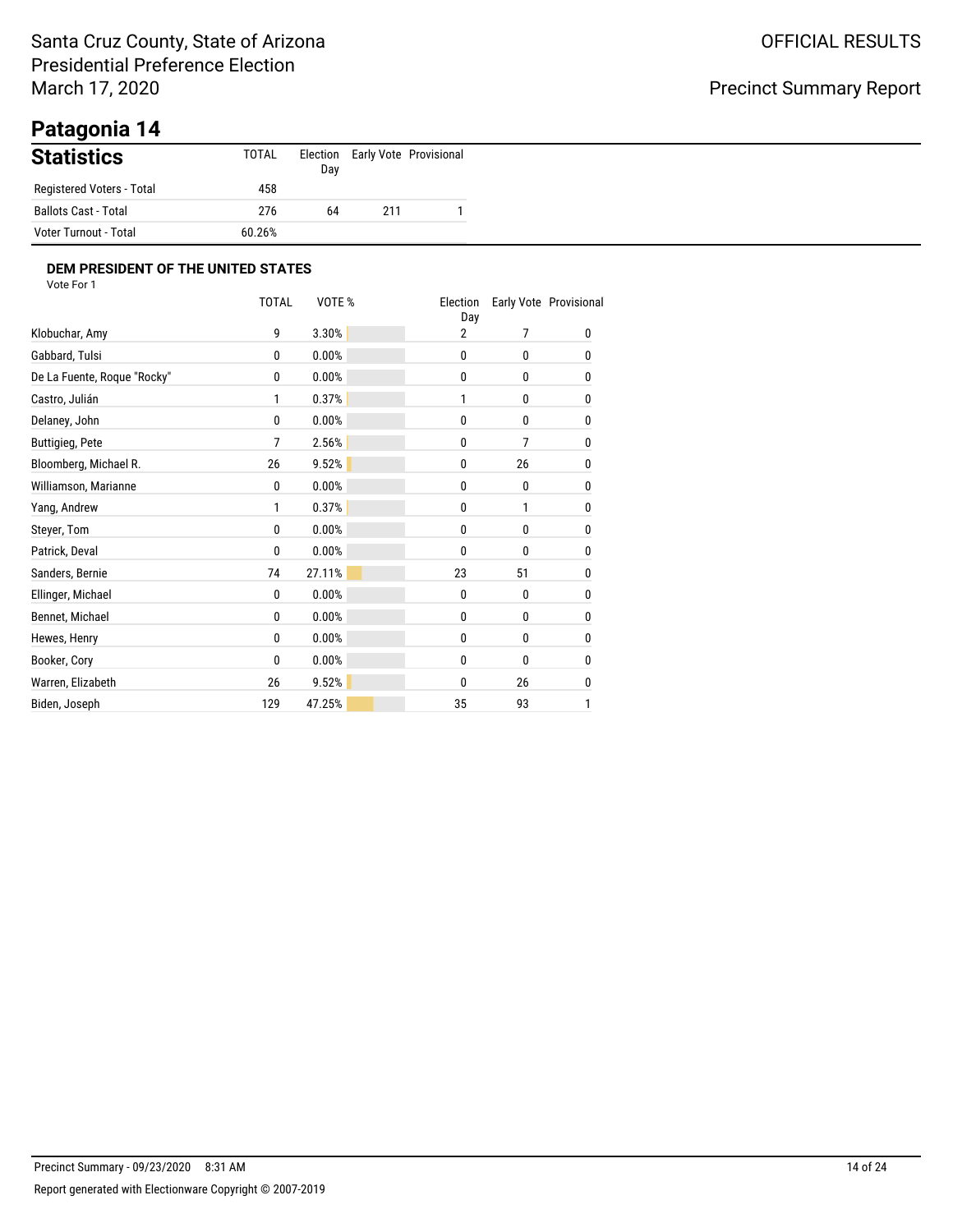# **Sonoita 15**

| <b>Statistics</b>         | TOTAL  | Election<br>Day |     | Early Vote Provisional |
|---------------------------|--------|-----------------|-----|------------------------|
| Registered Voters - Total | 239    |                 |     |                        |
| Ballots Cast - Total      | 168    | 22              | 146 |                        |
| Voter Turnout - Total     | 70.29% |                 |     |                        |

|                             | <b>TOTAL</b>   | VOTE%  | Election<br>Day |                | Early Vote Provisional |
|-----------------------------|----------------|--------|-----------------|----------------|------------------------|
| Klobuchar, Amy              | 5              | 2.99%  | 0               | 5              | 0                      |
| Gabbard, Tulsi              | 0              | 0.00%  | 0               | 0              | 0                      |
| De La Fuente, Roque "Rocky" | 0              | 0.00%  | 0               | 0              | 0                      |
| Castro, Julián              | 0              | 0.00%  | 0               | 0              | 0                      |
| Delaney, John               | $\mathbf{0}$   | 0.00%  | 0               | 0              | 0                      |
| <b>Buttigieg, Pete</b>      | 4              | 2.40%  | 0               | 4              | 0                      |
| Bloomberg, Michael R.       | 12             | 7.19%  | 0               | 12             | 0                      |
| Williamson, Marianne        | 1              | 0.60%  | 0               | 1              | 0                      |
| Yang, Andrew                | $\overline{2}$ | 1.20%  | 0               | $\overline{2}$ | 0                      |
| Steyer, Tom                 | 0              | 0.00%  | 0               | 0              | 0                      |
| Patrick, Deval              | 0              | 0.00%  | 0               | 0              | 0                      |
| Sanders, Bernie             | 28             | 16.77% | 3               | 25             | 0                      |
| Ellinger, Michael           | 1              | 0.60%  | 0               | 1              | 0                      |
| Bennet, Michael             | 0              | 0.00%  | 0               | $\mathbf{0}$   | 0                      |
| Hewes, Henry                | 0              | 0.00%  | 0               | 0              | 0                      |
| Booker, Cory                | 1              | 0.60%  | 0               | 1              | 0                      |
| Warren, Elizabeth           | 14             | 8.38%  | 0               | 14             | 0                      |
| Biden, Joseph               | 99             | 59.28% | 19              | 80             | 0                      |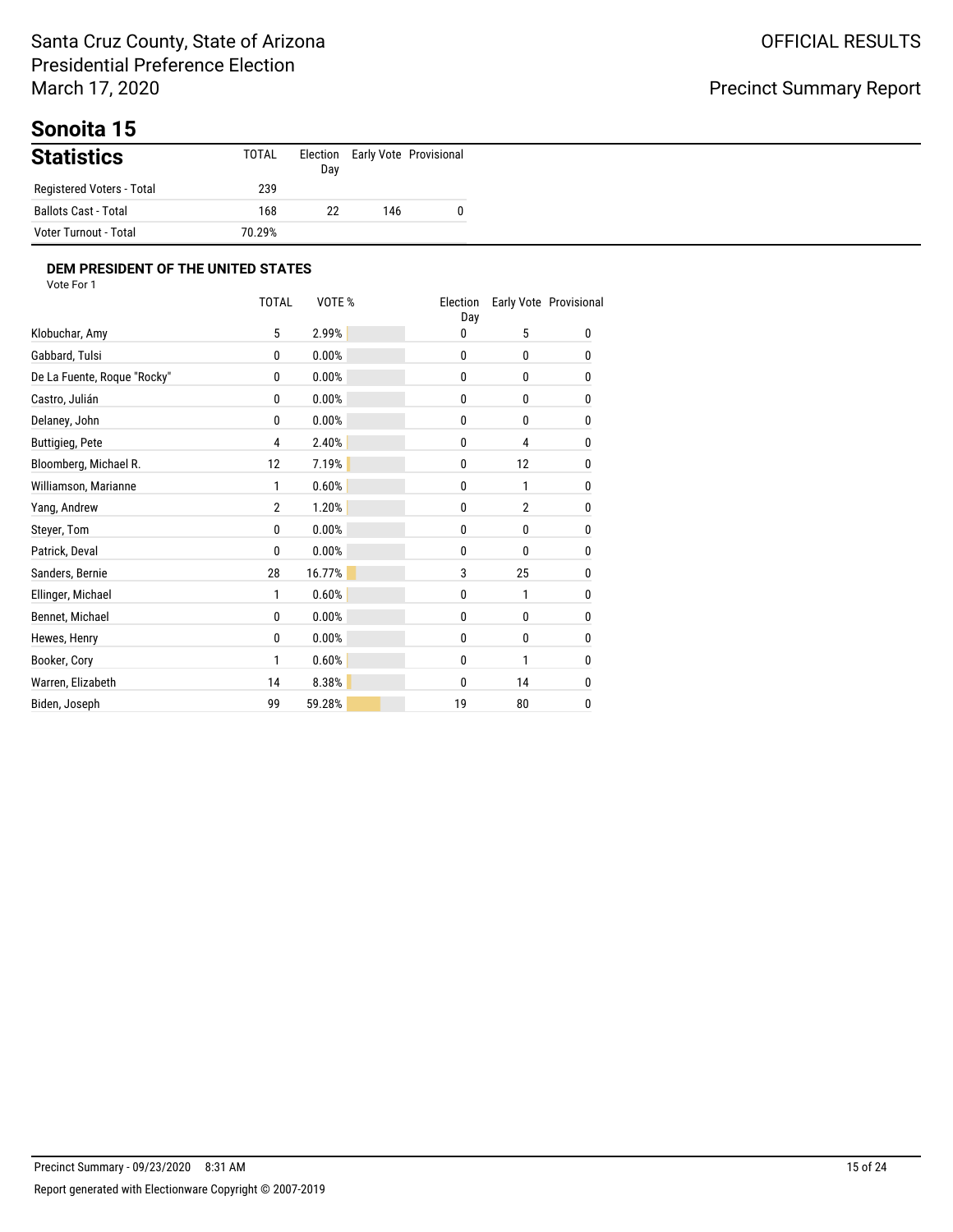# **Nogales 16**

| <b>Statistics</b>         | TOTAL  | Election<br>Day |    | Early Vote Provisional |
|---------------------------|--------|-----------------|----|------------------------|
| Registered Voters - Total | 272    |                 |    |                        |
| Ballots Cast - Total      | 56     | 10              | 46 |                        |
| Voter Turnout - Total     | 20.59% |                 |    |                        |

|                             | <b>TOTAL</b>   | VOTE%  | Election<br>Day |                | Early Vote Provisional |
|-----------------------------|----------------|--------|-----------------|----------------|------------------------|
| Klobuchar, Amy              | 0              | 0.00%  | 0               | 0              | 0                      |
| Gabbard, Tulsi              | $\mathbf{0}$   | 0.00%  | $\mathbf{0}$    | 0              | 0                      |
| De La Fuente, Roque "Rocky" | 0              | 0.00%  | 0               | $\mathbf{0}$   | 0                      |
| Castro, Julián              | $\overline{2}$ | 3.64%  | 0               | $\overline{2}$ | 0                      |
| Delaney, John               | $\mathbf{0}$   | 0.00%  | 0               | $\mathbf{0}$   | 0                      |
| <b>Buttigieg, Pete</b>      | 1              | 1.82%  | 0               | 1              | 0                      |
| Bloomberg, Michael R.       | 12             | 21.82% | 0               | 12             | 0                      |
| Williamson, Marianne        | 0              | 0.00%  | 0               | 0              | 0                      |
| Yang, Andrew                | 0              | 0.00%  | 0               | 0              | 0                      |
| Steyer, Tom                 | 0              | 0.00%  | 0               | 0              | 0                      |
| Patrick, Deval              | 0              | 0.00%  | 0               | 0              | 0                      |
| Sanders, Bernie             | 21             | 38.18% | 5               | 16             | 0                      |
| Ellinger, Michael           | 0              | 0.00%  | 0               | 0              | 0                      |
| Bennet, Michael             | 1              | 1.82%  | 0               | 1              | 0                      |
| Hewes, Henry                | 0              | 0.00%  | 0               | 0              | 0                      |
| Booker, Cory                | 0              | 0.00%  | 0               | 0              | 0                      |
| Warren, Elizabeth           | 1              | 1.82%  | 0               | 1              | 0                      |
| Biden, Joseph               | 17             | 30.91% | 5               | 12             | 0                      |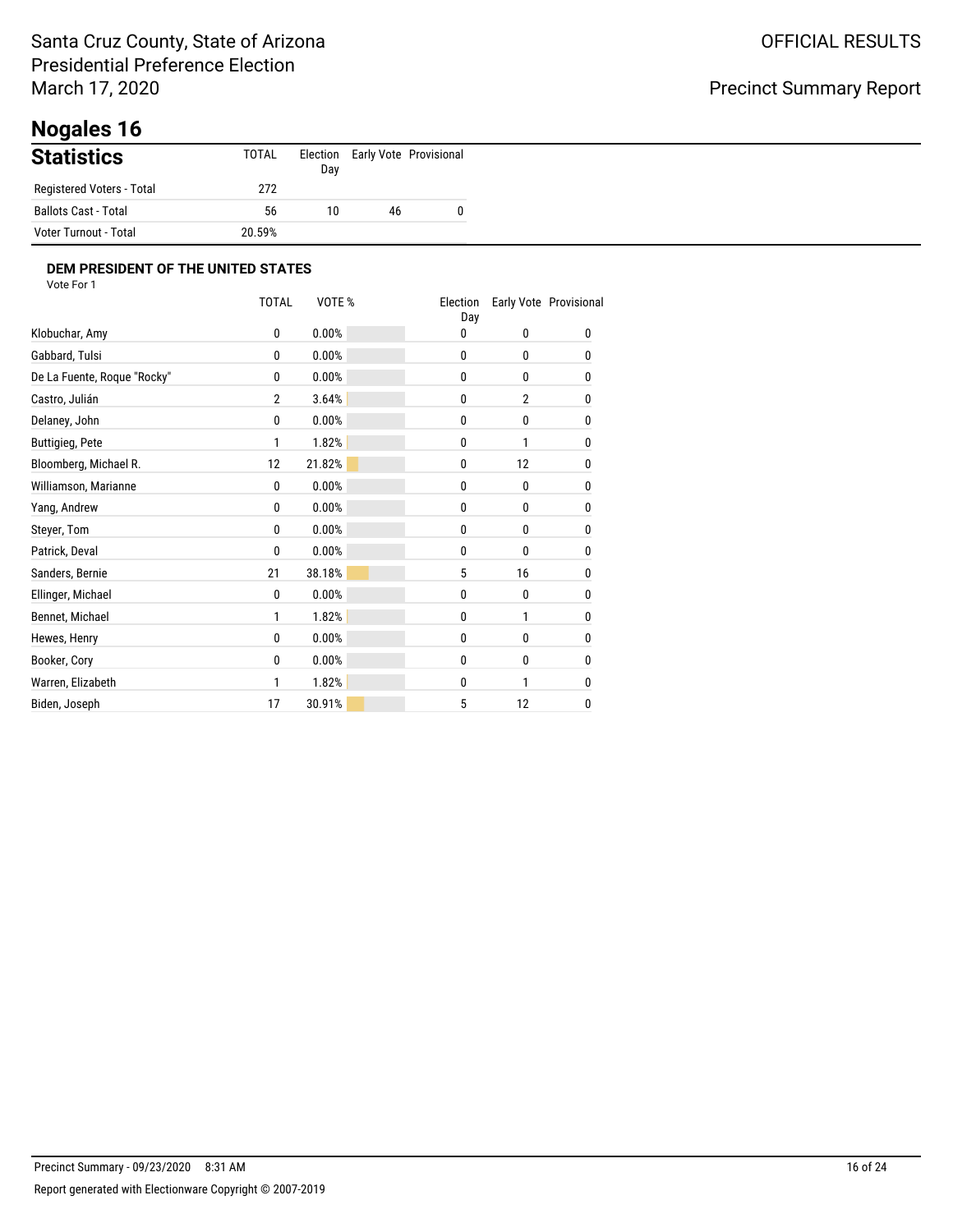### Santa Cruz County, State of Arizona Presidential Preference Election March 17, 2020

# Precinct Summary Report

## **Calabasas 17**

| <b>Statistics</b>         | TOTAL  | Day |     | Election Early Vote Provisional |
|---------------------------|--------|-----|-----|---------------------------------|
| Registered Voters - Total | .457   |     |     |                                 |
| Ballots Cast - Total      | 437    | 52  | 385 | 0                               |
| Voter Turnout - Total     | 29.99% |     |     |                                 |

|                             | <b>TOTAL</b>   | VOTE % | Election<br>Day |                | Early Vote Provisional |
|-----------------------------|----------------|--------|-----------------|----------------|------------------------|
| Klobuchar, Amy              | $\overline{2}$ | 0.46%  |                 | 1              | 0                      |
| Gabbard, Tulsi              | 0              | 0.00%  | 0               | 0              | 0                      |
| De La Fuente, Roque "Rocky" | 0              | 0.00%  | 0               | 0              | 0                      |
| Castro, Julián              | $\overline{2}$ | 0.46%  | 0               | $\overline{2}$ | 0                      |
| Delaney, John               | 1              | 0.23%  | 1               | 0              | 0                      |
| <b>Buttigieg, Pete</b>      | 12             | 2.76%  | 0               | 12             | 0                      |
| Bloomberg, Michael R.       | 66             | 15.21% | 0               | 66             | 0                      |
| Williamson, Marianne        | $\overline{2}$ | 0.46%  | 1               | 1              | 0                      |
| Yang, Andrew                | 1              | 0.23%  | 0               | 1              | 0                      |
| Steyer, Tom                 | 0              | 0.00%  | 0               | 0              | 0                      |
| Patrick, Deval              | 0              | 0.00%  | $\mathbf{0}$    | 0              | 0                      |
| Sanders, Bernie             | 154            | 35.48% | 10              | 144            | 0                      |
| Ellinger, Michael           | 0              | 0.00%  | $\mathbf{0}$    | 0              | 0                      |
| Bennet, Michael             | 0              | 0.00%  | 0               | 0              | 0                      |
| Hewes, Henry                | 0              | 0.00%  | 0               | 0              | 0                      |
| Booker, Cory                | 0              | 0.00%  | 0               | 0              | 0                      |
| Warren, Elizabeth           | 14             | 3.23%  | 0               | 14             | 0                      |
| Biden, Joseph               | 180            | 41.47% | 38              | 142            | 0                      |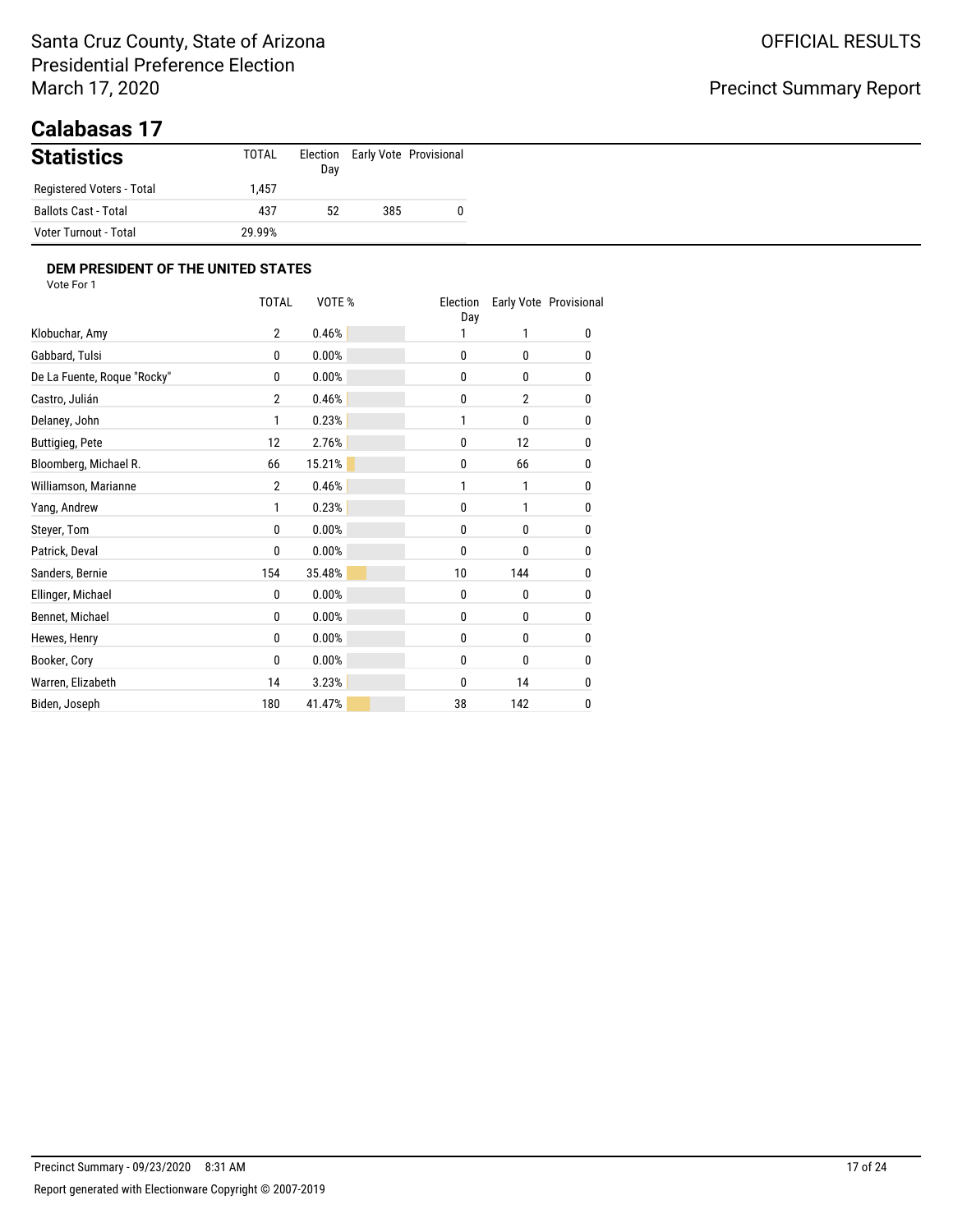# **Nogales 18**

| <b>Statistics</b>         | <b>TOTAL</b> | Day |     | Election Early Vote Provisional |
|---------------------------|--------------|-----|-----|---------------------------------|
| Registered Voters - Total | 344          |     |     |                                 |
| Ballots Cast - Total      | 135          | 22  | 113 |                                 |
| Voter Turnout - Total     | 39.24%       |     |     |                                 |

|                             | <b>TOTAL</b> | VOTE % | Election<br>Day |              | Early Vote Provisional |
|-----------------------------|--------------|--------|-----------------|--------------|------------------------|
| Klobuchar, Amy              | 1            | 0.75%  | 0               | 1            | 0                      |
| Gabbard, Tulsi              | $\mathbf{0}$ | 0.00%  | 0               | 0            | 0                      |
| De La Fuente, Roque "Rocky" | 0            | 0.00%  | 0               | $\mathbf{0}$ | 0                      |
| Castro, Julián              | 0            | 0.00%  | 0               | 0            | 0                      |
| Delaney, John               | $\mathbf{0}$ | 0.00%  | 0               | $\mathbf{0}$ | 0                      |
| <b>Buttigieg, Pete</b>      | 3            | 2.24%  | 0               | 3            | 0                      |
| Bloomberg, Michael R.       | 21           | 15.67% | 0               | 21           | 0                      |
| Williamson, Marianne        | 0            | 0.00%  | 0               | 0            | 0                      |
| Yang, Andrew                | 1            | 0.75%  | 0               | 1            | 0                      |
| Steyer, Tom                 | 0            | 0.00%  | 0               | 0            | 0                      |
| Patrick, Deval              | 0            | 0.00%  | 0               | 0            | 0                      |
| Sanders, Bernie             | 55           | 41.04% | 10              | 45           | 0                      |
| Ellinger, Michael           | 0            | 0.00%  | 0               | 0            | 0                      |
| Bennet, Michael             | 0            | 0.00%  | 0               | 0            | 0                      |
| Hewes, Henry                | 0            | 0.00%  | 0               | 0            | 0                      |
| Booker, Cory                | 0            | 0.00%  | 0               | 0            | 0                      |
| Warren, Elizabeth           | 3            | 2.24%  | 0               | 3            | 0                      |
| Biden, Joseph               | 50           | 37.31% | 12              | 38           | 0                      |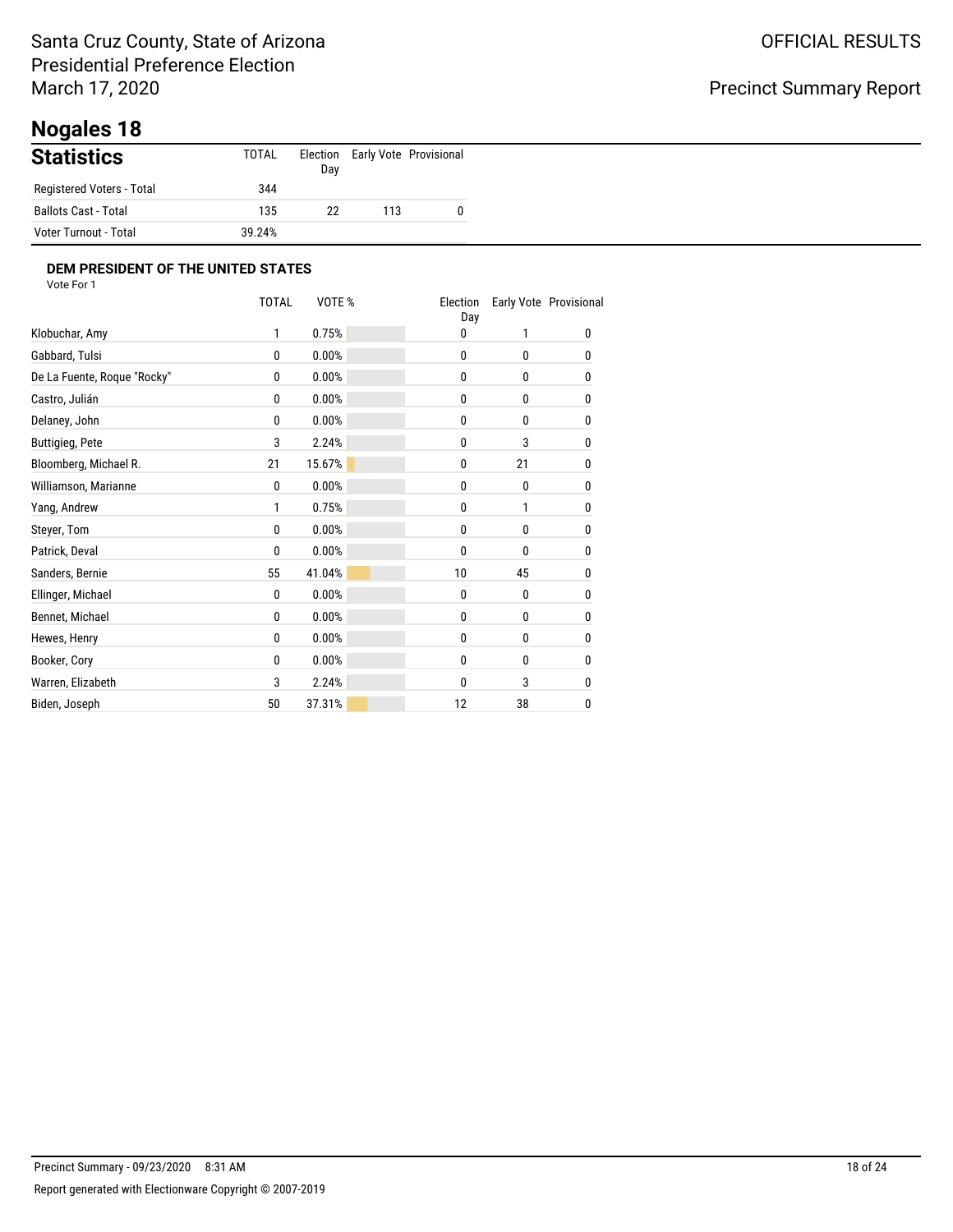# **Baca 19**

| <b>Statistics</b>         | TOTAL  | Day |     | Election Early Vote Provisional |
|---------------------------|--------|-----|-----|---------------------------------|
| Registered Voters - Total | .228   |     |     |                                 |
| Ballots Cast - Total      | 338    | 22  | 314 |                                 |
| Voter Turnout - Total     | 27.52% |     |     |                                 |

|                             | <b>TOTAL</b>   | VOTE % | Election<br>Day |                | Early Vote Provisional |
|-----------------------------|----------------|--------|-----------------|----------------|------------------------|
| Klobuchar, Amy              | 1              | 0.30%  | 0               | 1              | 0                      |
| Gabbard, Tulsi              | 0              | 0.00%  | 0               | 0              | 0                      |
| De La Fuente, Roque "Rocky" | $\overline{2}$ | 0.59%  | 0               | $\overline{2}$ | 0                      |
| Castro, Julián              | $\overline{2}$ | 0.59%  | 0               | $\overline{2}$ | 0                      |
| Delaney, John               | 0              | 0.00%  | 0               | $\mathbf{0}$   | 0                      |
| <b>Buttigieg, Pete</b>      | 3              | 0.89%  | 0               | 3              | 0                      |
| Bloomberg, Michael R.       | 42             | 12.43% | 0               | 42             | 0                      |
| Williamson, Marianne        | 0              | 0.00%  | 0               | 0              | 0                      |
| Yang, Andrew                | $\overline{2}$ | 0.59%  | 0               | 2              | 0                      |
| Steyer, Tom                 | 0              | 0.00%  | 0               | 0              | 0                      |
| Patrick, Deval              | 0              | 0.00%  | 0               | 0              | 0                      |
| Sanders, Bernie             | 133            | 39.35% | 11              | 120            | $\overline{2}$         |
| Ellinger, Michael           | 0              | 0.00%  | 0               | 0              | 0                      |
| Bennet, Michael             | 0              | 0.00%  | 0               | 0              | 0                      |
| Hewes, Henry                | 0              | 0.00%  | 0               | 0              | 0                      |
| Booker, Cory                | 0              | 0.00%  | 0               | 0              | 0                      |
| Warren, Elizabeth           | 22             | 6.51%  | 0               | 22             | 0                      |
| Biden, Joseph               | 131            | 38.76% | 11              | 120            | 0                      |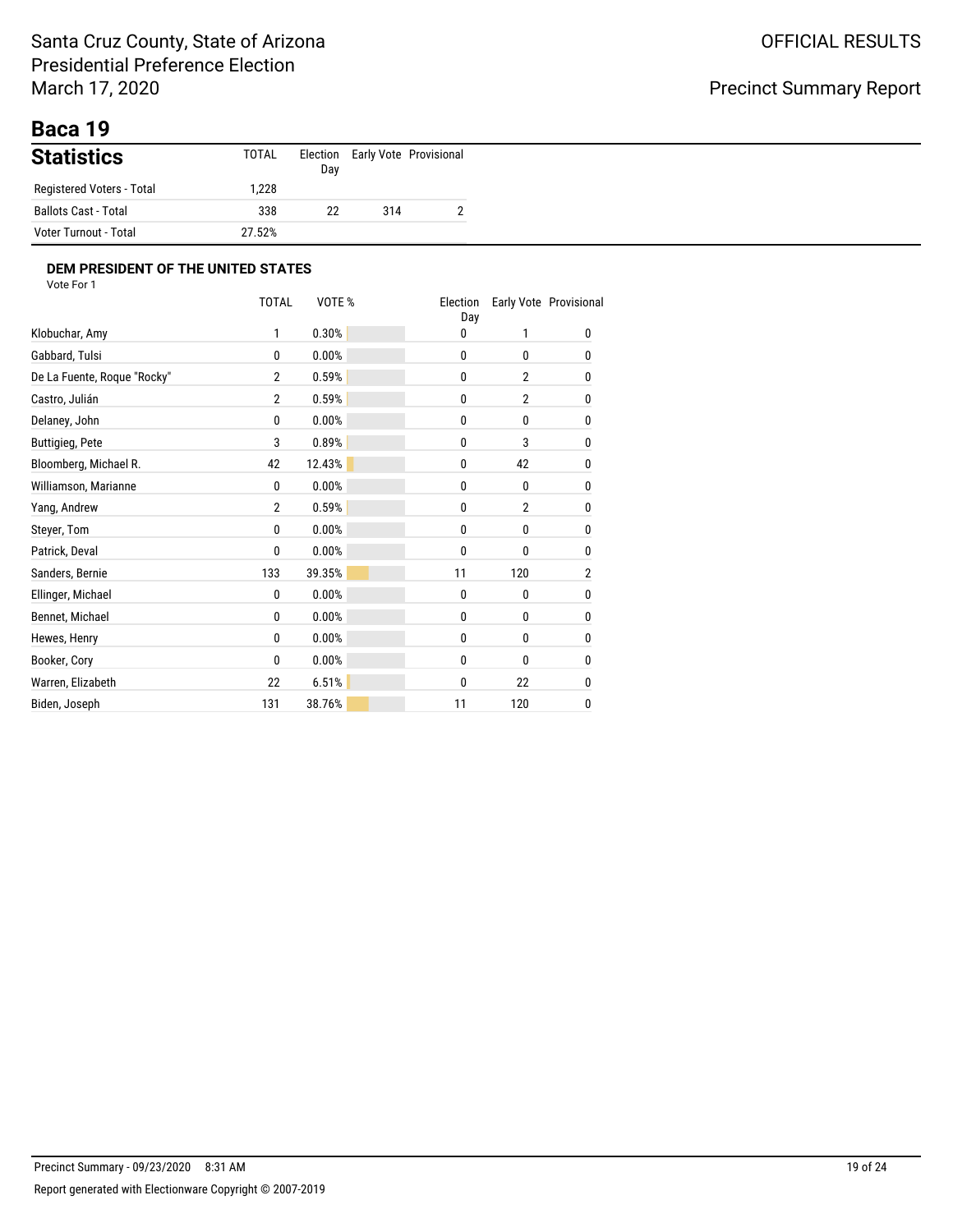# **Nogales 20**

| <b>Statistics</b>           | TOTAL  | Day |     | Election Early Vote Provisional |
|-----------------------------|--------|-----|-----|---------------------------------|
| Registered Voters - Total   | 673    |     |     |                                 |
| <b>Ballots Cast - Total</b> | 187    | 29  | 157 |                                 |
| Voter Turnout - Total       | 27.79% |     |     |                                 |

|                             | <b>TOTAL</b>   | VOTE % | Election<br>Day |                | Early Vote Provisional |
|-----------------------------|----------------|--------|-----------------|----------------|------------------------|
| Klobuchar, Amy              | 1              | 0.55%  | 0               | 1              | 0                      |
| Gabbard, Tulsi              | $\overline{2}$ | 1.10%  | 0               | $\overline{2}$ | 0                      |
| De La Fuente, Roque "Rocky" | 0              | 0.00%  | 0               | 0              | 0                      |
| Castro, Julián              | $\overline{2}$ | 1.10%  | 0               | $\overline{2}$ | 0                      |
| Delaney, John               | $\mathbf{0}$   | 0.00%  | 0               | $\mathbf{0}$   | 0                      |
| <b>Buttigieg, Pete</b>      | 6              | 3.31%  | 1               | 5              | 0                      |
| Bloomberg, Michael R.       | 33             | 18.23% | 0               | 33             | 0                      |
| Williamson, Marianne        | 1              | 0.55%  | 0               | 1              | 0                      |
| Yang, Andrew                | 0              | 0.00%  | 0               | 0              | 0                      |
| Steyer, Tom                 | 0              | 0.00%  | 0               | 0              | 0                      |
| Patrick, Deval              | 0              | 0.00%  | 0               | 0              | 0                      |
| Sanders, Bernie             | 71             | 39.23% | 17              | 53             | 1                      |
| Ellinger, Michael           | 0              | 0.00%  | 0               | 0              | 0                      |
| Bennet, Michael             | 0              | 0.00%  | 0               | $\mathbf{0}$   | 0                      |
| Hewes, Henry                | 0              | 0.00%  | 0               | 0              | 0                      |
| Booker, Cory                | 0              | 0.00%  | 0               | 0              | 0                      |
| Warren, Elizabeth           | 5              | 2.76%  | 0               | 5              | 0                      |
| Biden, Joseph               | 60             | 33.15% | 10              | 50             | 0                      |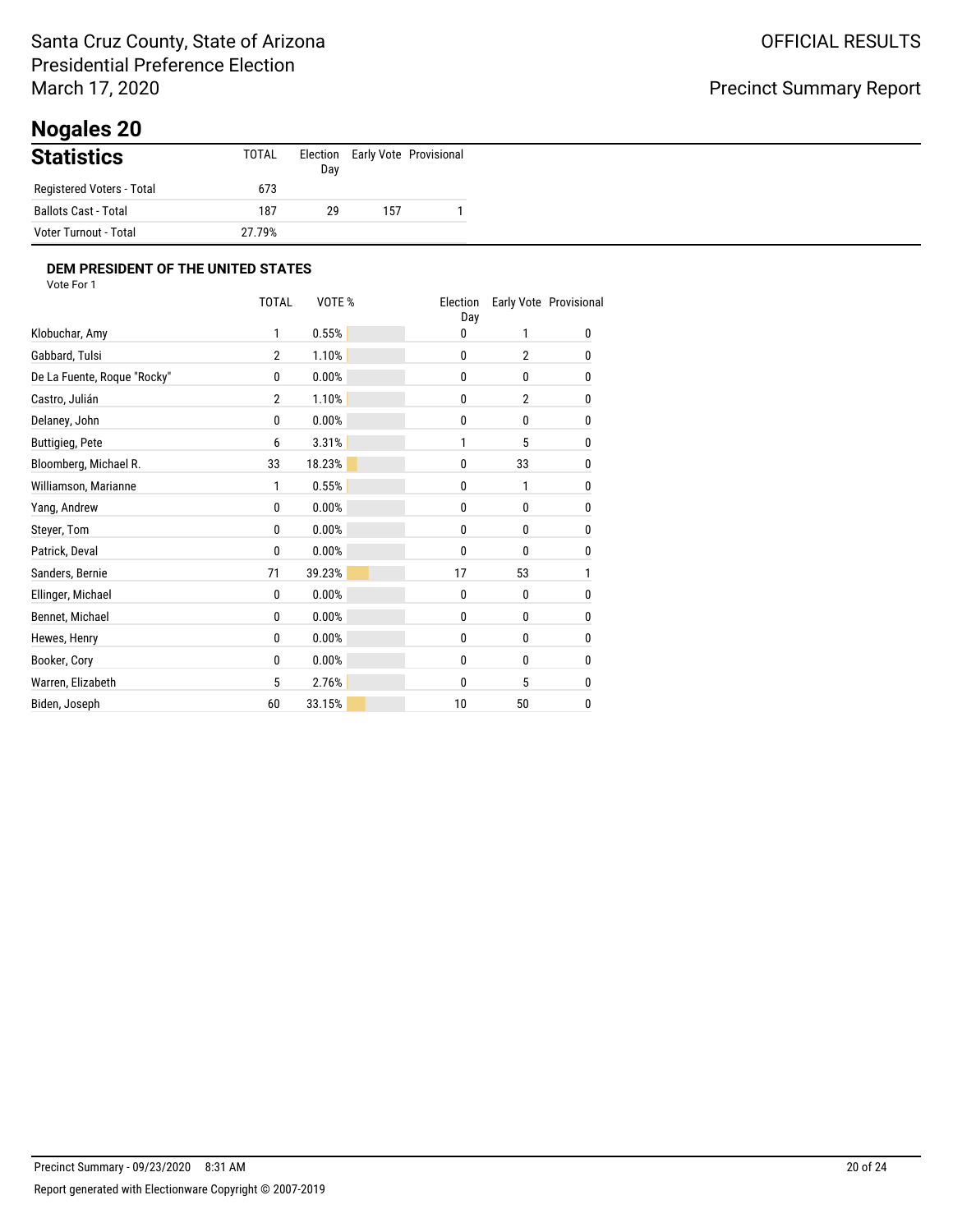# **Peck Canyon 21**

| <b>Statistics</b>           | TOTAL  | Election<br>Day |     | Early Vote Provisional |
|-----------------------------|--------|-----------------|-----|------------------------|
| Registered Voters - Total   | .046   |                 |     |                        |
| <b>Ballots Cast - Total</b> | 310    | 51              | 258 |                        |
| Voter Turnout - Total       | 29.64% |                 |     |                        |

|                             | <b>TOTAL</b>   | VOTE % | Election<br>Day |                | Early Vote Provisional |
|-----------------------------|----------------|--------|-----------------|----------------|------------------------|
| Klobuchar, Amy              | 3              | 0.97%  | 0               | 3              | 0                      |
| Gabbard, Tulsi              | $\overline{2}$ | 0.65%  | 1               | 1              | 0                      |
| De La Fuente, Roque "Rocky" | $\overline{2}$ | 0.65%  | 0               | $\overline{2}$ | 0                      |
| Castro, Julián              | 0              | 0.00%  | 0               | 0              | 0                      |
| Delaney, John               | 1              | 0.32%  | 0               | 1              | 0                      |
| <b>Buttigieg, Pete</b>      | 8              | 2.60%  | 0               | 8              | 0                      |
| Bloomberg, Michael R.       | 44             | 14.29% | 0               | 44             | 0                      |
| Williamson, Marianne        | $\overline{2}$ | 0.65%  | 0               | $\overline{2}$ | 0                      |
| Yang, Andrew                | 1              | 0.32%  | 0               | 1              | 0                      |
| Steyer, Tom                 | 0              | 0.00%  | 0               | 0              | 0                      |
| Patrick, Deval              | 0              | 0.00%  | 0               | 0              | 0                      |
| Sanders, Bernie             | 134            | 43.51% | 30              | 103            | 1                      |
| Ellinger, Michael           | 0              | 0.00%  | 0               | 0              | 0                      |
| Bennet, Michael             | 0              | 0.00%  | 0               | 0              | 0                      |
| Hewes, Henry                | 0              | 0.00%  | 0               | 0              | 0                      |
| Booker, Cory                | 1              | 0.32%  | 0               | 1              | 0                      |
| Warren, Elizabeth           | 11             | 3.57%  | 0               | 11             | 0                      |
| Biden, Joseph               | 99             | 32.14% | 19              | 80             | 0                      |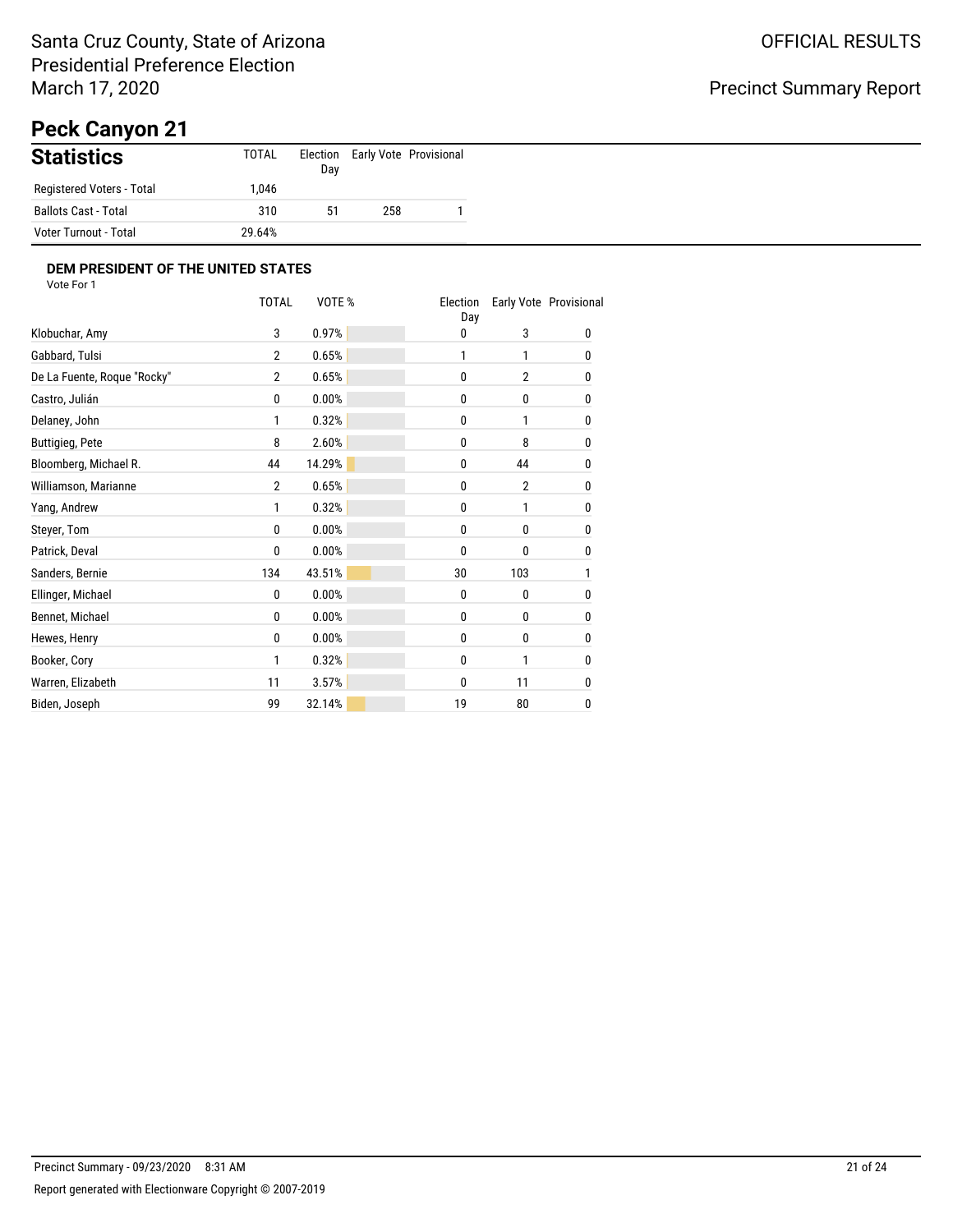# **Potrero 22**

| <b>Statistics</b>         | TOTAL  | Day |    | Election Early Vote Provisional |
|---------------------------|--------|-----|----|---------------------------------|
| Registered Voters - Total | 302    |     |    |                                 |
| Ballots Cast - Total      | 79     |     | 72 | 0                               |
| Voter Turnout - Total     | 26.16% |     |    |                                 |

|                             | <b>TOTAL</b>   | VOTE % | Election<br>Day |                | Early Vote Provisional |
|-----------------------------|----------------|--------|-----------------|----------------|------------------------|
| Klobuchar, Amy              | 0              | 0.00%  | 0               | 0              | 0                      |
| Gabbard, Tulsi              | 0              | 0.00%  | 0               | 0              | 0                      |
| De La Fuente, Roque "Rocky" | 0              | 0.00%  | 0               | 0              | 0                      |
| Castro, Julián              | 1              | 1.28%  | 0               | 1              | 0                      |
| Delaney, John               | $\mathbf{0}$   | 0.00%  | 0               | $\mathbf{0}$   | 0                      |
| <b>Buttigieg, Pete</b>      | 1              | 1.28%  | 0               | 1              | 0                      |
| Bloomberg, Michael R.       | 17             | 21.79% | 0               | 17             | 0                      |
| Williamson, Marianne        | 1              | 1.28%  | 0               | 1              | 0                      |
| Yang, Andrew                | 0              | 0.00%  | 0               | 0              | 0                      |
| Steyer, Tom                 | 0              | 0.00%  | 0               | 0              | 0                      |
| Patrick, Deval              | 0              | 0.00%  | 0               | 0              | 0                      |
| Sanders, Bernie             | 38             | 48.72% | 5               | 33             | 0                      |
| Ellinger, Michael           | 0              | 0.00%  | 0               | 0              | 0                      |
| Bennet, Michael             | 0              | 0.00%  | 0               | 0              | 0                      |
| Hewes, Henry                | 0              | 0.00%  | 0               | 0              | 0                      |
| Booker, Cory                | 1              | 1.28%  | 0               | 1              | 0                      |
| Warren, Elizabeth           | $\overline{2}$ | 2.56%  | 0               | $\overline{2}$ | 0                      |
| Biden, Joseph               | 17             | 21.79% | $\overline{2}$  | 15             | 0                      |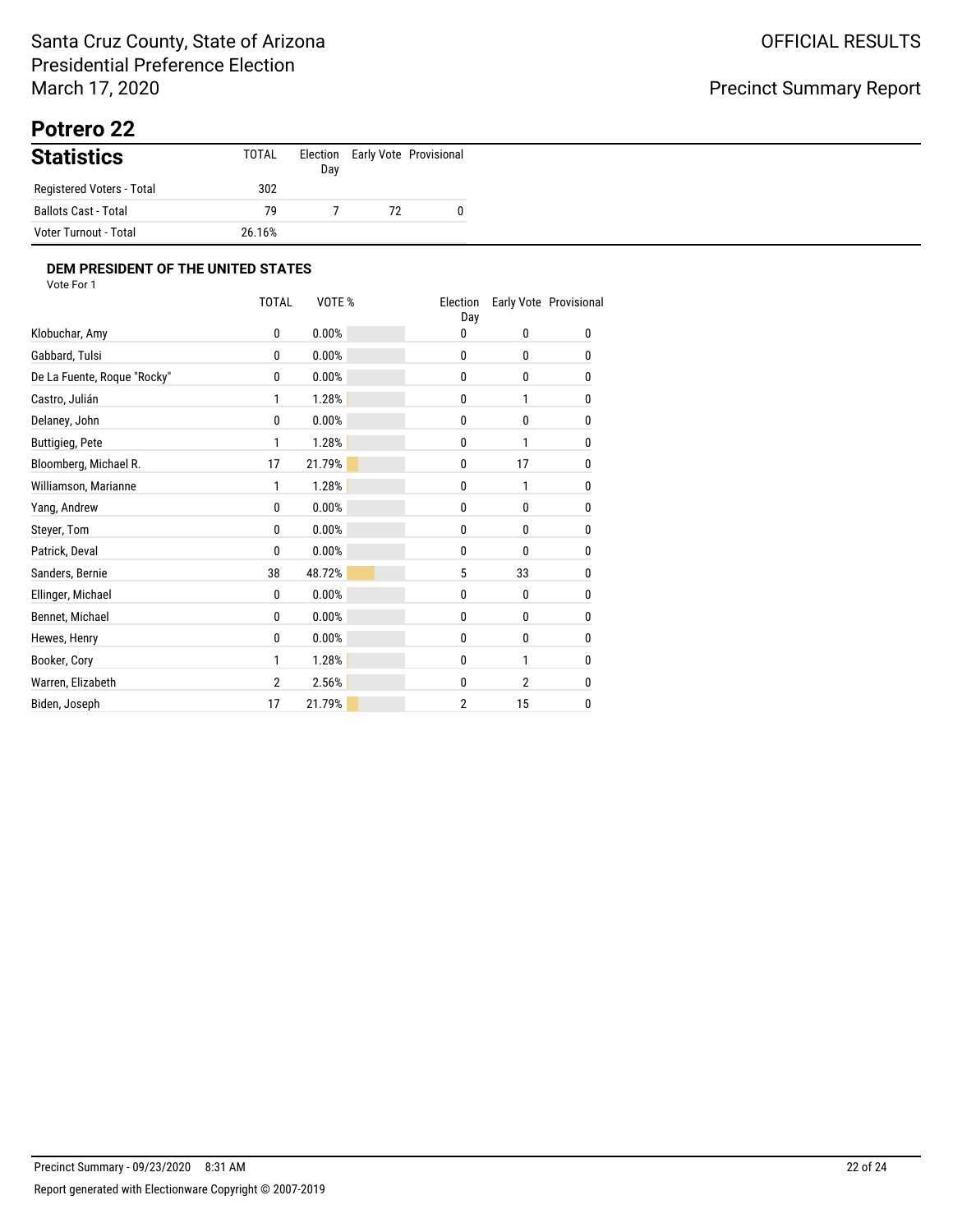### Santa Cruz County, State of Arizona Presidential Preference Election March 17, 2020

# Precinct Summary Report

# **Mountain 23**

| <b>Statistics</b>         | TOTAL  | Day |    | Election Early Vote Provisional |
|---------------------------|--------|-----|----|---------------------------------|
| Registered Voters - Total | 25     |     |    |                                 |
| Ballots Cast - Total      | 18     | 0   | 18 |                                 |
| Voter Turnout - Total     | 72.00% |     |    |                                 |

|                             | <b>TOTAL</b>   | VOTE % | Election<br>Day |                | Early Vote Provisional |
|-----------------------------|----------------|--------|-----------------|----------------|------------------------|
| Klobuchar, Amy              | $\overline{2}$ | 11.11% | 0               | $\overline{2}$ | 0                      |
| Gabbard, Tulsi              | 0              | 0.00%  | 0               | 0              | 0                      |
| De La Fuente, Roque "Rocky" | 0              | 0.00%  | 0               | 0              | 0                      |
| Castro, Julián              | 0              | 0.00%  | 0               | 0              | 0                      |
| Delaney, John               | $\mathbf{0}$   | 0.00%  | 0               | 0              | 0                      |
| <b>Buttigieg, Pete</b>      | 1              | 5.56%  | 0               | 1              | 0                      |
| Bloomberg, Michael R.       | 4              | 22.22% | 0               | 4              | 0                      |
| Williamson, Marianne        | 0              | 0.00%  | 0               | 0              | 0                      |
| Yang, Andrew                | 0              | 0.00%  | 0               | 0              | 0                      |
| Steyer, Tom                 | 0              | 0.00%  | 0               | 0              | 0                      |
| Patrick, Deval              | 0              | 0.00%  | 0               | 0              | 0                      |
| Sanders, Bernie             | $\overline{2}$ | 11.11% | 0               | $\overline{2}$ | 0                      |
| Ellinger, Michael           | 0              | 0.00%  | 0               | 0              | 0                      |
| Bennet, Michael             | 0              | 0.00%  | 0               | $\mathbf{0}$   | 0                      |
| Hewes, Henry                | 0              | 0.00%  | 0               | 0              | 0                      |
| Booker, Cory                | 0              | 0.00%  | 0               | 0              | 0                      |
| Warren, Elizabeth           | 1              | 5.56%  | 0               | 1              | 0                      |
| Biden, Joseph               | 8              | 44.44% | 0               | 8              | 0                      |